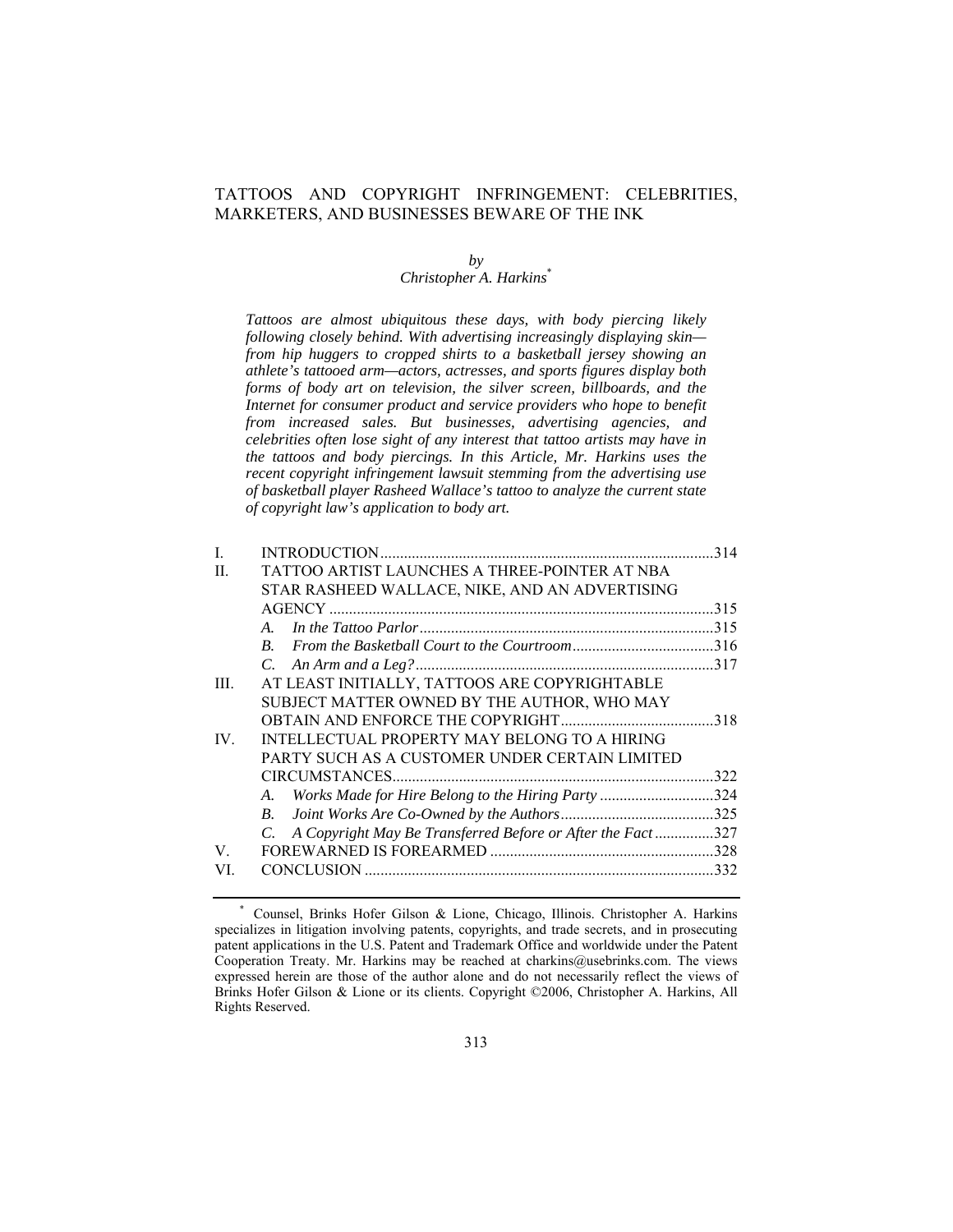### I. INTRODUCTION

How long does getting a tattoo really hurt? Pose that question to Nike, Inc., its advertising agency, and professional basketball player Rasheed Wallace from the world champion Detroit Pistons, and you may be surprised to hear the answer. The tattoo Wallace got in 1998 still hurts, or more accurately stated, hurts anew, seven years later in 2005. Indeed, long after the pain subsided from needles delivering tattoo ink, the same tattoo artist delivered other ink that brought back the pain: legal ink in a complaint for copyright infringement.

Tattoos are almost ubiquitous these days, with body piercing likely following closely behind. With advertising increasingly displaying skin—from hip huggers to cropped shirts to a basketball jersey showing Rasheed Wallace's tattooed arm—actors, actresses, and sports figures display both forms of body art on television, the silver screen, billboards, and the Internet for consumer product and service providers who hope to benefit from increased sales.

Businesses, advertising agencies, and celebrities often lose sight of any interest that tattoo artists may have in the tattoos and body piercings, perhaps thinking the tattoo artist has already been paid in full or mistakenly thinking that tattoo customers own the artwork and have a right to display their own bodies with impunity. Ownership of the copyright is distinct, however, from ownership in any material object (e.g., the permanent mark or design made on the skin with indelible ink) that embodies the work.<sup>1</sup> Moreover, even innocent parties may be liable for copyright infringement, because while culpability of the infringer may come into play in determining the amount of damages owed to the copyright owner, an innocent infringer is no less liable than a willful infringer. $<sup>2</sup>$ </sup>

<sup>&</sup>lt;sup>1</sup> 17 U.S.C. § 202 (2000) ("Ownership of a copyright, or of any of the exclusive rights under a copyright, is distinct from ownership of any material object in which the work is embodied. Transfer of ownership of any material object, including the copy or phonorecord in which the work is first fixed, does not of itself convey any rights in the copyrighted work embodied in the object; nor, in the absence of an agreement, does transfer of ownership of a copyright or of any exclusive rights under a copyright convey property rights in any material

object."). 2 Lexmark Int'l, Inc. v. Static Control Components, Inc*.*, 387 F.3d 522, 537 (6th Cir. 2004) ("copyright infringement does not have a scienter requirement"); Matthew Bender  $\&$ Co. v. West Publ'g Co., 158 F.3d 693, 706 (2d Cir. 1998) ("The innocent infringement defense can result in the mitigation of actual or statutory damages."); Chavez v. Arte Publico Press, 204 F.3d 601, 607 (5th Cir. 2000) ("Copyright infringement actions, like those for patent infringement, ordinarily require no showing of intent to infringe. Instead, knowledge and intent are relevant in regard to damages."); Procter & Gamble Co. v. Colgate-Palmolive Co., 199 F.3d 74, 77 (2d Cir. 1999) ("'innocent' copying is still copying"); Los Angeles News Serv. v. Reuters Television Int'l, Ltd., 149 F.3d 987, 995−96 (9th Cir. 1998) (Defendants failed to prove innocent infringement and "were not entitled to the reduction in statutory damages."); Repp v. Webber, 132 F.3d 882, 889 (2d Cir. 1997) ("The fact that infringement is 'subconscious' or 'innocent' does not affect liability, although it may have some bearing on remedies.").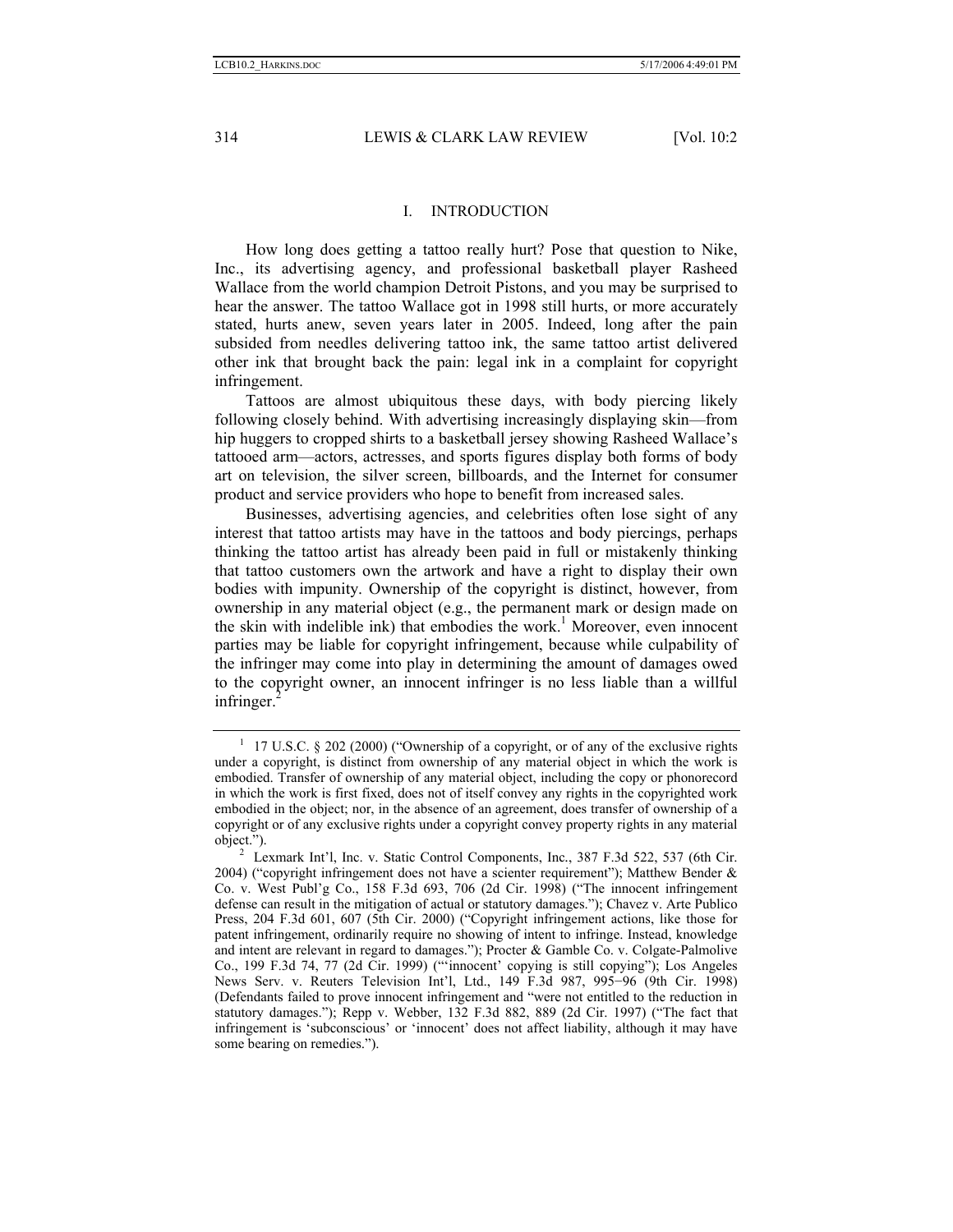The recent copyright case discussed below, perhaps the first case to assert copyright infringement based on a tattoo, may signal a floodgate for other lawsuits of its kind and may inspire creative theories of copyright infringement against other defendants in the media, sports, and entertainment industries. At a minimum, however, the marketing agencies, sellers and suppliers of products and services, and celebrities that feature tattoos in their advertising campaigns need to consider and, indeed, confront head-on, many copyright issues if they wish to avoid legal action, mitigate damages, or successfully defend against lawsuits relating to body piercing and tattoos.

# II. TATTOO ARTIST LAUNCHES A THREE-POINTER AT NBA STAR RASHEED WALLACE, NIKE, AND AN ADVERTISING AGENCY

Two years ago, Rasheed Wallace and the National Basketball Association (NBA) Detroit Pistons defeated the Los Angeles Lakers four games to one to become the 2004 NBA Champions.<sup>3</sup> While Wallace was reaping the benefits of stardom off the basketball court with shoe deals and commercials shots, the tattoo artist was taking a shot of his own. Tattooist Matthew Reed was filing registrations for copyrights for artwork displayed on Wallace's right arm.

#### *A. In the Tattoo Parlor*

Turn back the clock to 1998. Rasheed Wallace had just been traded to play for the NBA franchise Portland Trailblazers and made his home in Portland, Oregon. Also working in the Portland area, Matthew Reed was a self-employed graphic artist, a licensed tattoo artist, and owner of TigerLily Tattoo and Design Work, where he would sketch artwork and then transfer the artwork to the skin in the form of tattoos. Reed, whose reputation was increasing, had applied his works on several athletes, including Rasheed Wallace, who visited TigerLily that year for a tattoo.

As is routine in the tattoo business, Wallace and Reed met to discuss ideas for the artwork. Wallace presented his own ideas for incorporating an Egyptianthemed family design of a king and a queen and three children with a stylized sun in the background. Reed listened to the ideas, took notes, and made sketches. Wallace suggested some changes, including a headdress for the king and a change to the orientation of the staff the king was holding, all of which Reed incorporated in the final drawing. Before inking the tattoo, however, Wallace failed to ask Reed or TigerLily to execute any assignment, licensing agreement, or written contract transferring to Wallace ownership or other rights in the tattoo design that would become the tattoo on Wallace's upper right arm.

<sup>&</sup>lt;sup>3</sup> Wallace's fame and the Pistons' success continued in 2005 when they made the NBA championship but fell four games to three to the San Antonio Spurs.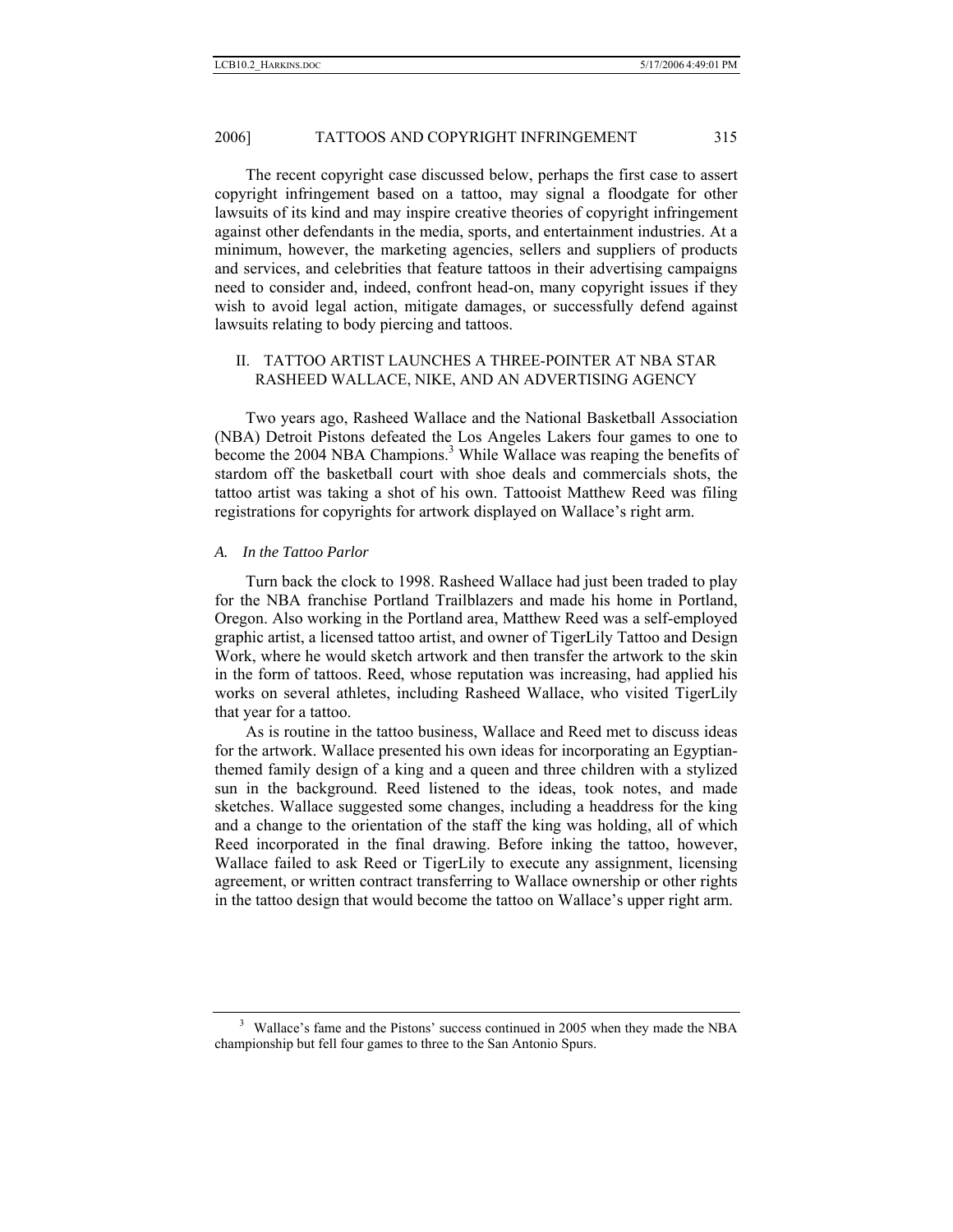#### *B. From the Basketball Court to the Courtroom*

Wallace paid \$450 for the tattoo. Reed considered the price low, but believed he and his business would receive exposure and recognition from the tattoo being on an NBA player. Indeed, Reed admitted to observing without concern the tattoo during televised NBA games in which Wallace participated as a player. Moreover, Reed expected that the tattoo would be publicly displayed on Wallace's arm and conceded that such exposure would be considered common in the tattoo industry.

That all changed in spring 2004 during the Detroit Pistons' championship run, when Reed saw the tattoo highlighted in an advertising campaign promoting Nike's products in a commercial broadcast on television and over Nike's website on the Internet. Although the advertisement featured Wallace as an NBA basketball player, it also included a close up of the tattoo that filled the screen and then showed the tattoo being created by a computerized simulation with a voice-over from Rasheed Wallace describing and explaining the meaning behind the tattoo.

The advertisement resulted from an agreement that Wallace had with Nike to promote Nike's products. In order to create and produce the advertisement, Nike also engaged Weiden & Kennedy as its advertising agency. However, Nike, the advertising agency, and Wallace had overlooked one other player off the basketball court. Reed, after seeing the commercial advertisement, filed an application to register copyrights drawings relating to the tattoo and later was issued visual art Copyright Registration Numbers VA 1-265-074 and VA 1- 236-392 for the Egyptian Family Pencil Drawings.<sup>4</sup>

On February 10, 2005, Reed filed a complaint in the United States District Court for the District of Oregon against Nike, Inc., Rasheed Wallace, and Weiden & Kennedy.<sup>5</sup> In Count I, Reed alleged copyright infringement<sup>6</sup> against both Nike and Weiden & Kennedy based on copying, reproducing, distributing, or publicly displaying Reed's copyrighted work without Reed's consent.7 The

section 106 of the Copyright Act of 1978, the defendants infringed three of his exclusive rights: (1) to reproduce the copyrighted work; (2) to prepare derivative works based on the

<sup>4</sup> Copyright Registration Number VA 1-265-074, entitled "Egyptian Family," was registered on August 11, 2004. Copyright Registration Number VA 1-236-392, also entitled "Egyptian Family," is a supplement to the earlier registration and has an effective registration date of March 7, 2005.<br><sup>5</sup> Complaint, Reed v. Nike, Inc., No. 05-CV-198 BR (D. Or. Feb. 10, 2005). The

complaint alleged infringement of Copyright Registration Number VA 1-265-074. After filing the complaint, however, Reed was issued Copyright Registration Number VA 1-236- 392 and, therefore, filed an amended complaint to allege that the defendants had also infringed that copyright. 6 *Id*. at 4−5. Reed alleged that Nike and Weiden & Kennedy infringed his copyright and

exclusive rights under the Copyright Act of 1976, as amended, 17 U.S.C. § 501 (2000) ("Anyone who violates any of the exclusive rights of the copyright owner as provided by sections 106 through 122, or of the author as provided in section  $106A(a)$ , or who imports copies or phonorecords into the United States in violation of section 602, is an infringer of the copyright or right of the author, as the case may be.").<br><sup>7</sup> Complaint, *supra* note 5, at 5. As the copyright owner, Reed claimed that under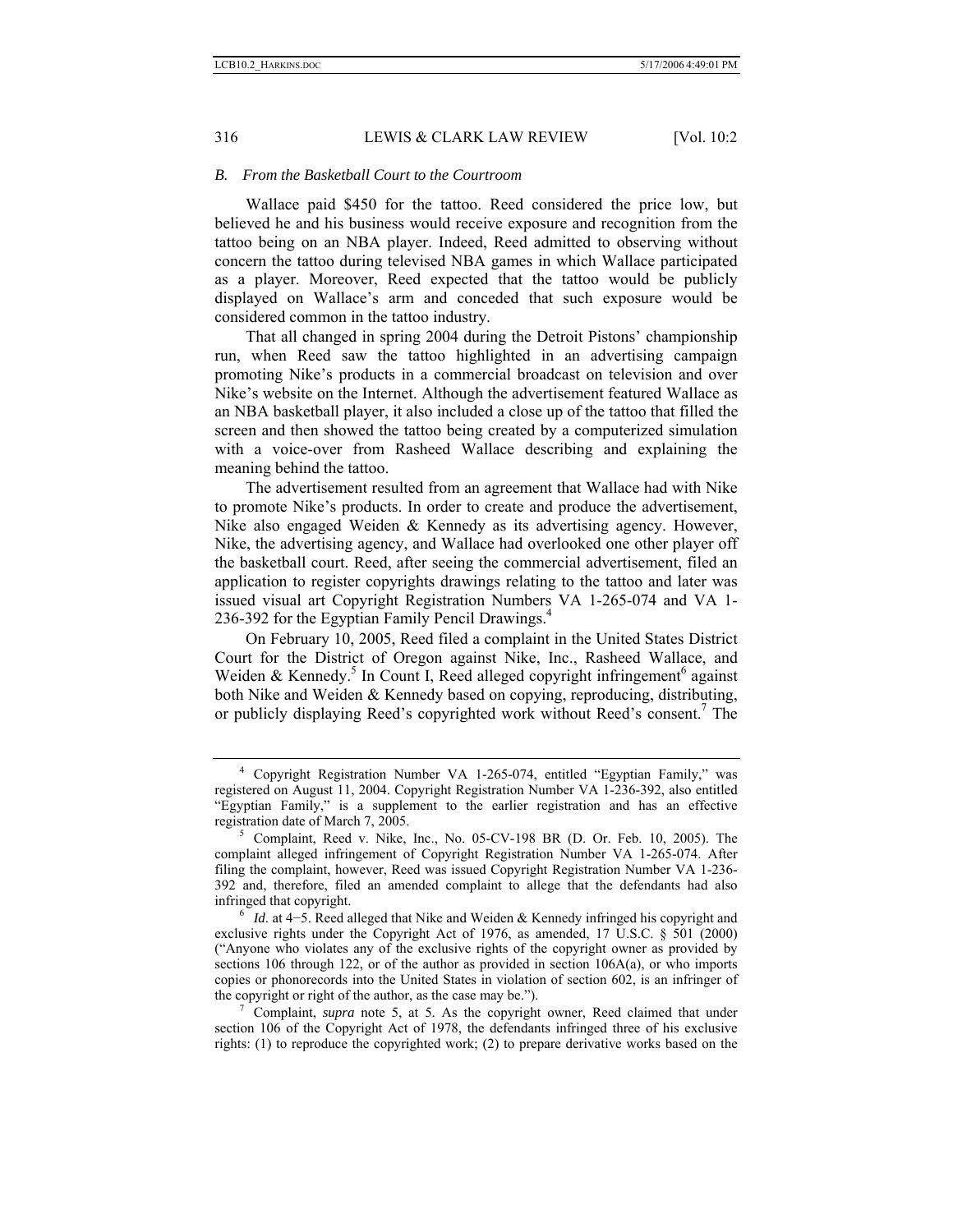#### 2006] TATTOOS AND COPYRIGHT INFRINGEMENT 317

remaining two counts were against Wallace individually. Count II claimed contributory infringement based on Wallace allegedly holding himself out to Nike as the exclusive owner in the tattoo, which conduct induced Nike to reproduce, distribute, and publicly display Reed's copyrighted work.<sup>8</sup> In the alternative to Count II, if Wallace were found to be a co-owner of the artwork, then Count III sought an accounting for which Reed would share in any revenue that Wallace realized from the advertisement.<sup>9</sup>

### *C. An Arm and a Leg?*

Did Reed recover an arm and a leg for the tattoo on Wallace's upper right arm? Reed sought all of the defendants' profits, a share of the revenue that Wallace received from Nike, prejudgment interest, an injunction,<sup>10</sup> and actual  $damages<sup>11</sup> costs, and disbursements in bringing the law suit. The parties$ 

of ownership, or by rental, lease, or lending.

17 U.S.C. § 106(1)−(3) (2000). There remains a split in the circuits as to whether the right "to authorize" the use of the copyrighted works creates a separate and independent exclusive right that a copyright owner may allege to be copyright infringement. Christopher A. Harkins, *Overcoming the Extraterritorial Bar to Bringing Copyright Actions: On Pleading Copyright Infringement to Protect Copyrighted Works from the Defendant That Ships* 

<sup>8</sup> Complaint, *supra* note 5, at 5. Reed alleged that Wallace induced or encouraged Nike and Weiden & Kennedy to commit direct infringement by advising the co-defendants that Wallace had exclusive ownership in the tattoo, knowing that the co-defendants would rely on that representation in creating the infringing advertising campaign. Wallace's conduct, according to Reed, constituted contributory infringement of Reed's copyright and exclusive rights in violation of 17 U.S.C. §§ 106, 501. *See, e.g.*, Harkins, *supra* note 7, at 3 (arguing contributory infringement theory as a viable distinct legal theory of copyright infringement); Metro-Goldwyn-Mayer Studios Inc. v. Grokster, Ltd*.*, 125 S. Ct. 2764, 2776 (2005) (recognizing liability for acts of copyright infringement by third parties under theories of contributory and vicarious infringement).<br><sup>9</sup> Complaint, *supra* note 5, at 7.<br><sup>10</sup> *Id*. Reed sought to enjoin Nike and Weiden & Kennedy from continuing to use the

tattoo in the accused advertisements. *See* 17 U.S.C. § 502(a) (2000) ("Any court having jurisdiction of a civil action arising under this title may, subject to the provisions of section 1598 of title 28, grant temporary and final injunctions on such terms as it may deem

reasonable to prevent or restrain infringement of a copyright."). 11 Complaint, *supra* note 5, at 7. Reed demanded both actual damages and profits from the defendants. *See* 17 U.S.C. § 504(b) (2000) ("The copyright owner is entitled to recover the actual damages suffered by him or her as a result of the infringement, and any profits of the infringer that are attributable to the infringement and are not taken into account in computing the actual damages. In establishing the infringer's profits, the copyright owner is required to present proof only of the infringer's gross revenue, and the infringer is required to prove his or her deductible expenses and the elements of profit attributable to factors other than the copyrighted work.").

copyrighted work; and, (3) to distribute copies of the copyrighted work for sale to the public. Among other things, section 106 of the Copyright Act of 1976, as amended, provides that

the owner of copyright under this title has the exclusive rights to do and to authorize any of the following: (1) to reproduce the copyrighted work in copies or phonorecords; (2) to prepare derivative works based upon the copyrighted work; (3) to distribute copies or phonorecords of the copyrighted work to the public by sale or other transfer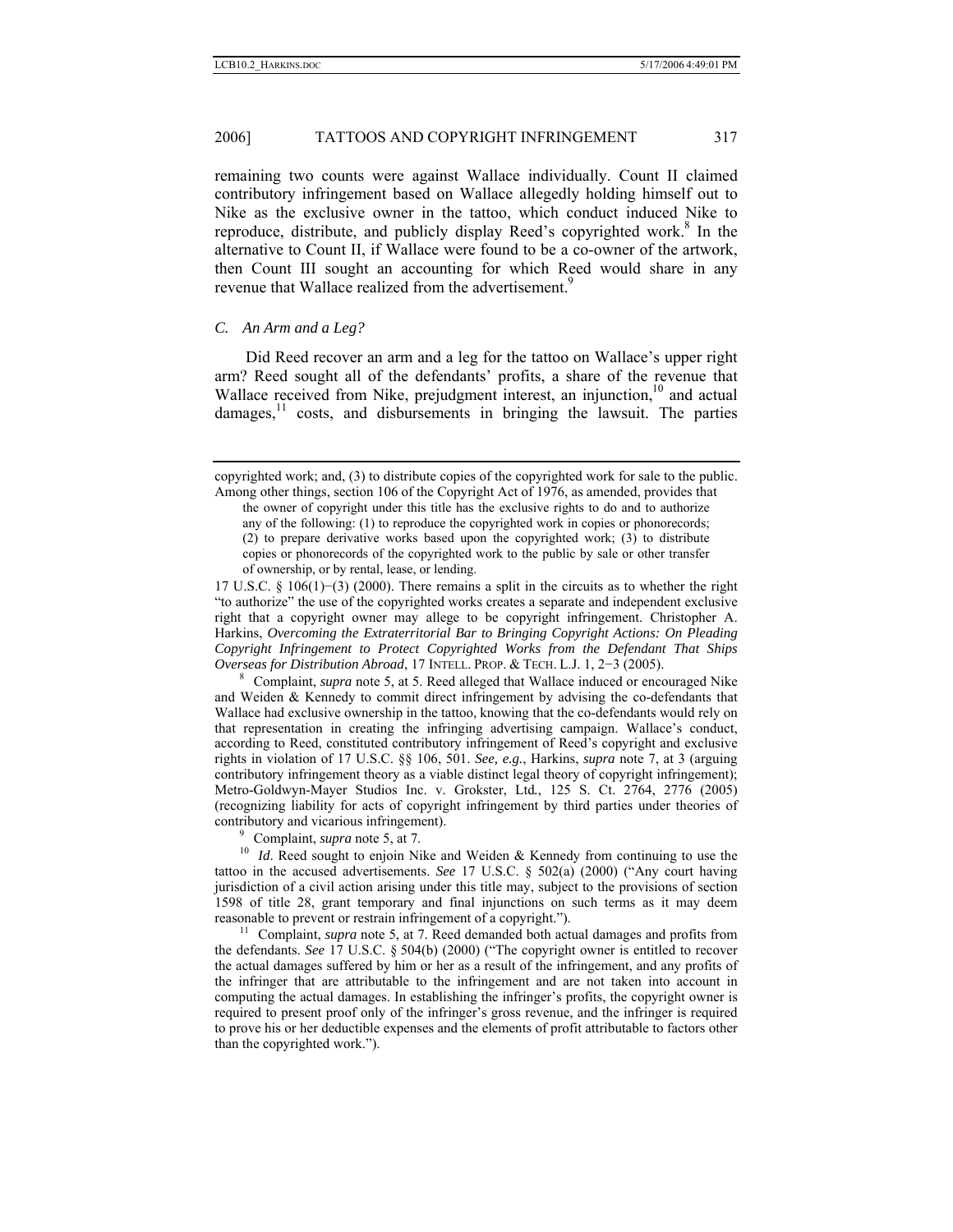recently dismissed the case, $^{12}$  however, presumably pursuant to a confidential settlement agreement.

So, how much does getting a tattoo really hurt? Beyond Wallace's initial pain of getting "inked," these defendants learned the hard way that a tattoo can also hurt years later in the courtroom. We probably will not learn how much the defendants paid to settle the case, the effect the lawsuit had on stock, and the attorneys' fees the defendants paid to defend the case.

The question then becomes, what can be learned from this tattoo? Though not a shot heard around the world, it should sound a warning to companies and advertising agencies that feature celebrities (sporting tattoos and body art) in advertisements on television, billboards, and the Internet.

# III. AT LEAST INITIALLY, TATTOOS ARE COPYRIGHTABLE SUBJECT MATTER OWNED BY THE AUTHOR, WHO MAY OBTAIN AND ENFORCE THE COPYRIGHT

To be copyrighted, a work must be "fixed" and "original." The "fixed"<sup>13</sup> requirement means that the work has been embodied in a form that is sufficiently permanent or stable long enough that it may be perceived, reproduced, or communicated. The "original"<sup>14</sup> requirement is relatively low and usually satisfied so long as the work was not copied from another<sup>15</sup> and the work was more than merely trivial.<sup>16</sup> Although copyright protection attaches to

title, in original works of authorship fixed in any tangible medium of expression, now known or later developed, from which they can be perceived, reproduced, or otherwise communicated, either directly or with the aid of a machine or device. . . . (b) In no case does copyright protection for an original work of authorship extend to an idea, procedure, process, system, method of operation, concept, principle, or discovery, regardless of the form in which it is described, explained, illustrated, or embodied in such work.").<br><sup>15</sup> 17 U.S.C. § 103 (2000) ("(a) The subject matter of copyright as specified by section

102 includes compilations and derivative works, but protection for a work employing preexisting material in which copyright subsists does not extend to any part of the work in which such material has been used unlawfully. (b) The copyright in a compilation or derivative work extends only to the material contributed by the author of such work, as distinguished from the preexisting material employed in the work, and does not imply any exclusive right in the preexisting material. The copyright in such work is independent of, and does not affect or enlarge the scope, duration, ownership, or subsistence of, any copyright protection in the preexisting material."). 16 In order to be copyrightable, a work need not be completely original. *See supra* note

15. Rather, validly copyrighted works may incorporate preexisting material that was copyrightable or actually copyrighted. So long as the derivative work entails "a minimal degree of creativity" it is "sufficiently original" under copyright laws. Feist Publications,

<sup>&</sup>lt;sup>12</sup> Stipulation of Dismissal with Prejudice, Reed v. Nike, Inc., No. 05-CV-198 BR (D. Or. Oct. 19, 2005).  $13 \quad 17 \text{ U.S.C. }$  § 101 (2000) ("A work is 'fixed' in a tangible medium of expression when

its embodiment in a copy or phonorecord, by or under the authority of the author, is sufficiently permanent or stable to permit it to be perceived, reproduced, or otherwise communicated for a period of more than transitory duration. A work consisting of sounds, images, or both, that are being transmitted, is 'fixed' for purposes of this title if a fixation of the work is being made simultaneously with its transmission.").<br><sup>14</sup> 17 U.S.C. § 102 (2000) ("(a) Copyright protection subsists, in accordance with this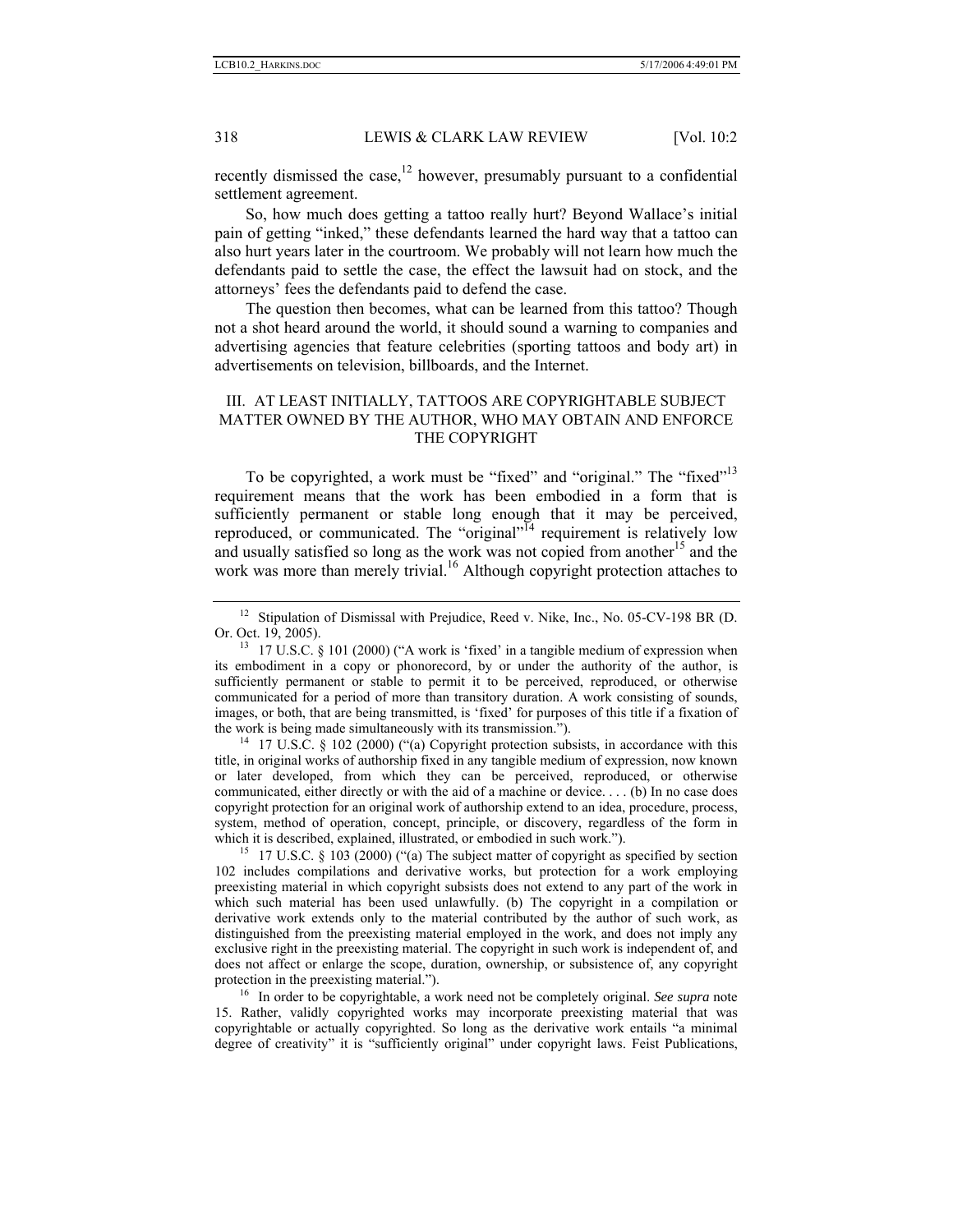a work upon its creation, an author must file an application for registration<sup>17</sup> of the work with the Copyright Office in order to sue for copyright infringement.<sup>18</sup> Registration also entitles a plaintiff to seek statutory damages and attorneys' fees<sup>19</sup> for an infringement commenced after the effective date of the copyright registration or when the effective date of the copyright registration occurs after infringement, but within three months of the first publication (presumably the author's first publication) of the work. $^{20}$ 

granted or refused, before bringing suit. 17 U.S.C.  $\hat{\S}$  411(a) ("[W]here the deposit, application, and fee required for registration have been delivered to the Copyright Office in proper form and registration has been refused, the applicant is entitled to institute an action for infringement if notice thereof, with a copy of the complaint, is served on the Register of Copyrights."); *see also* La Resolana Architects, PA v. Clay Realtors Angel Fire, 416 F.3d 1195, 1200−01 (10th Cir. 2005); Gaiman v. McFarlane, 30 F.3d 644, 655 (7th Cir. 2004). The plaintiff may even file an application for registration in anticipation of litigation and request an expedited examination in a procedure called a "special handling." *See* U.S. Copyright Office, CIRCULAR 10: SPECIAL HANDLING (2003).<br><sup>19</sup> 17 U.S.C.A. § 412 (West 2005) ("In any action under this title . . . for infringement

of the copyright of a work that has been preregistered under section  $408(f)$  before the commencement of the infringement and that has an effective date of registration not later than the earlier of 3 months after the first publication of the work or 1 month after the copyright owner has learned of the infringement, . . . no award of statutory damages or of attorney's fees, as provided by sections 504 and 505 shall be made for—(1) any infringement of copyright in an unpublished work commenced before the effective date of its registration; or (2) any infringement of copyright commenced after first publication of the work and before the effective date of its registration, unless such registration is made within three months after the first publication of the work.").<br><sup>20</sup> For purposes of section 412, infringement commences at "the time when the first act

of infringement in a series of ongoing discrete infringements occurs." Johnson v. Jones, 149 F.3d 494, 506 (6th Cir. 1998). At least one court has held that the accused infringer's publication shall not be considered a publication for purposes of the plaintiff's copyright application. Cipes v. Mikasa, Inc*.*, 346 F. Supp. 2d 371, 374−75 (D. Mass. 2004). The *Cipes* court found that the infringement plaintiff's photographs were properly registered as part of an "unpublished" collection, even though the defendant had previously used photographs on a website and in magazines, because the exclusive right to "publish" a work is reserved to the author by 17 U.S.C.  $\S$  106(3), and an unauthorized user thus cannot change the status of an author's work from unpublished to published, and the photographs had not been licensed to the defendant at the time of the defendant's use. *Id*.

Inc. v. Rural Tel. Serv. Co., 499 U.S. 340, 345−46 (1991); *see also id*. ("at least some minimal degree of creativity"; "a modicum of creativity"); *see also id*. at 363 (copyrights protect works possessing "more than a *de minimus* quantum of creativity"); *see also* Swirsky v. Carey, 376 F.3d 841, 851 (9th Cir. 2004) ("In this circuit, the definition of originality is broad, and originality means 'little more than a prohibition of actual copying.' All that is needed to satisfy originality is for the author to contribute 'something more than a "merely trivial" variation."").  $17 \text{ A valid copyright registration affords an author a number of benefits, including the}$ 

right to sue for copyright infringement in federal court under 17 U.S.C. § 501 (2000). *See supra* notes 6−8; *see also* 17 U.S.C. § 411(a) (2000) ("Except for an action brought for a violation of the rights of the author under section 106A(a), and subject to the provisions of subsection (b), no action for infringement of the copyright in any United States work shall be instituted until preregistration or registration of the copyright claim has been made in accordance with this title.").<br><sup>18</sup> More precisely, an application to register the copyright must be filed, and either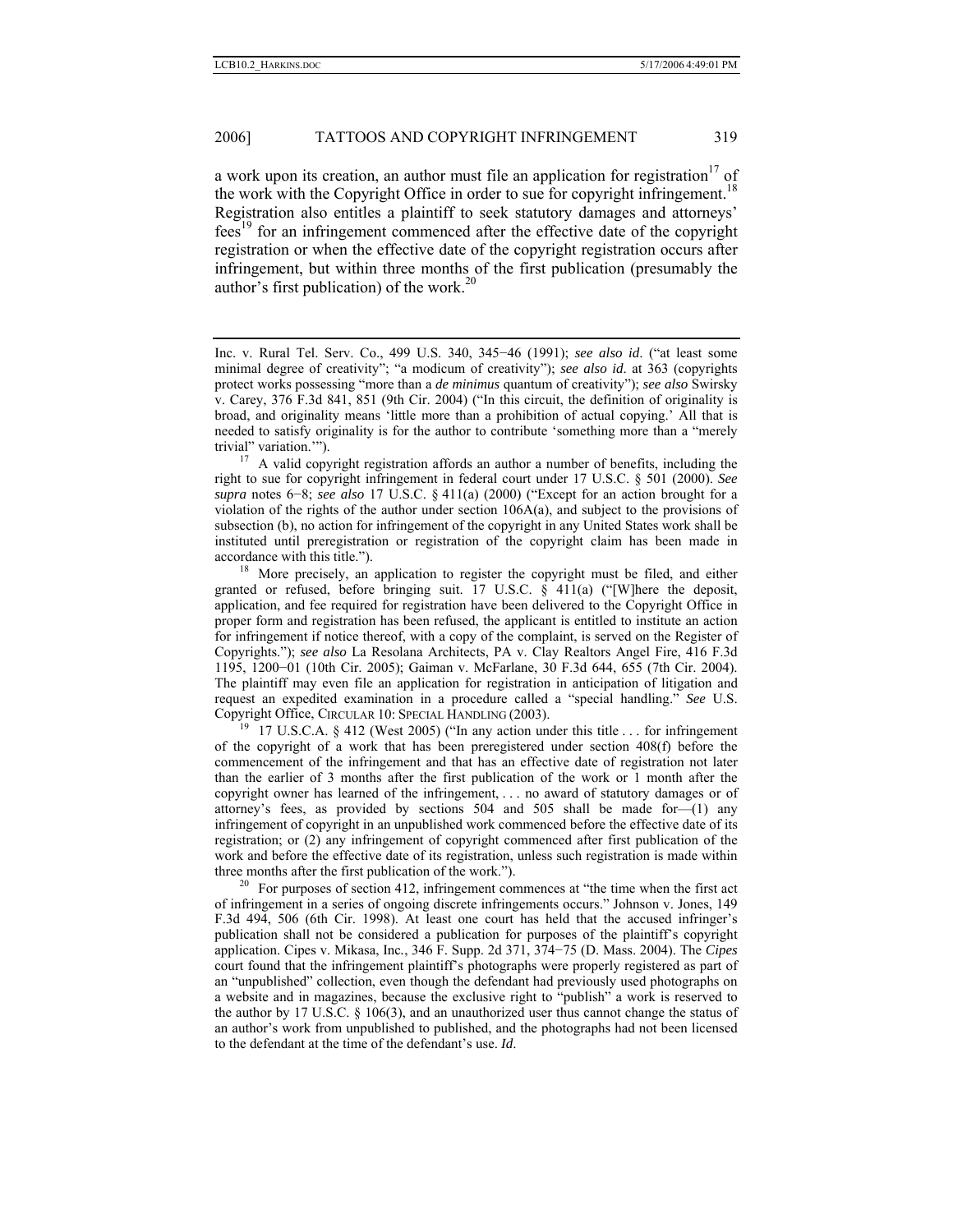The elements of a copyright infringement cause of action are: "(1) ownership of a valid copyright, and (2) copying of constituent elements of the work that are original."<sup>21</sup> Absent direct proof of copying, the copying may be inferred where the defendant had access to the copyrighted work and the accused work is substantially similar to the copyrighted work. In the case of a tattoo, body piercing, or other form of body art, the "access" and "substantially similar" standards ought to be easily met—the actual artwork that was transferred to the human body or otherwise applied to the skin is at issue.<sup>22</sup> Assuming the plaintiff owns a valid copyright (and a defendant proves no other defense), then the defendant who reproduces, prepares a derivative work based on, or distributes copies of the tattoo, for instance, without consent, permission, or authority of the copyright owner thereby directly infringes the copyright.

In addition to the defendant who commits an act of direct infringement (e.g., Nike and Weiden & Kennedy's alleged use of the tattoo or a copy of the tattoo in an advertising campaign), the United States Supreme Court recently recognized secondary liability for copyright infringement, including the theory of contributory copyright infringement. According to the Court in *Metro-Goldwyn-Mayer Studios, Inc. v. Grokster, Ltd.*,

[o]ne infringes contributorily by intentionally inducing or encouraging direct infringement . . . , and infringes vicariously by profiting from direct infringement while declining to exercise a right to stop or limit it. Although '[t]he Copyright Act does not expressly render anyone liable for infringement committed by another,' these doctrines of secondary liability emerged from common law.<sup>2</sup>

Thus, Reed alleged that Wallace intentionally induced and encouraged Nike and Weiden & Kennedy to infringe Reed's copyright by failing to advise those defendants of Reed's ownership interest in the tattoo.

Co-owners in a copyrighted work may use that work to generate revenues. If their use generates revenues, however, then absent an agreement to the contrary they must share any profits with the other co-owner in the copyrighted work. Known as an "accounting" theory, plaintiffs sometimes assert an

<sup>&</sup>lt;sup>21</sup> Feist Publications, Inc. v. Rural Tel. Serv. Co., 499 U.S. 340, 361 (1991).<br><sup>22</sup> A derivative work by its very definition is bound to be very similar to the original. 17 U.S.C. § 103(a) (2000) (copyrightable subject matter includes derivative works); *see supra* note 15. Even if the accused infringer may obtain a copyright to a derivative work, reproducing and distributing copies of that work may still infringe the original copyright. 17 U.S.C. § 106(2) (2000) (the owner of the original copyright possesses the exclusive right to prepare derivative works based on the copyright); *see supra* note 7; *see also* Liu v. Price Waterhouse LLP, 302 F.3d 749, 754 (7th Cir. 2002), *cert. denied* 539 U.S. 958 (2003). 23 125 S. Ct. 2764, 2776 (2005). *See also* Bridgeport Music, Inc. v. Diamond Time,

Ltd., 371 F.3d 883, 889 (6th Cir. 2004); A&M Records, Inc. v. Napster, Inc., 239 F.3d 1004, 1020 (9th Cir. 2001); Matthew Bender & Co. v. West Publ'g Co., 240 F.3d 116 (2d Cir. 2001); Cable/Home Commc'n Corp. v. Network Prods., Inc., 902 F.2d 829, 845 & 846 n.29 (11th Cir. 1990); Sony Corp. v. Universal City Studios, 464 U.S. 417, 434 (1984); Gershwin Pub. Corp. v. Columbia Artists Mgmt., Inc., 443 F.2d 1159, 1162 (2d Cir. 1971).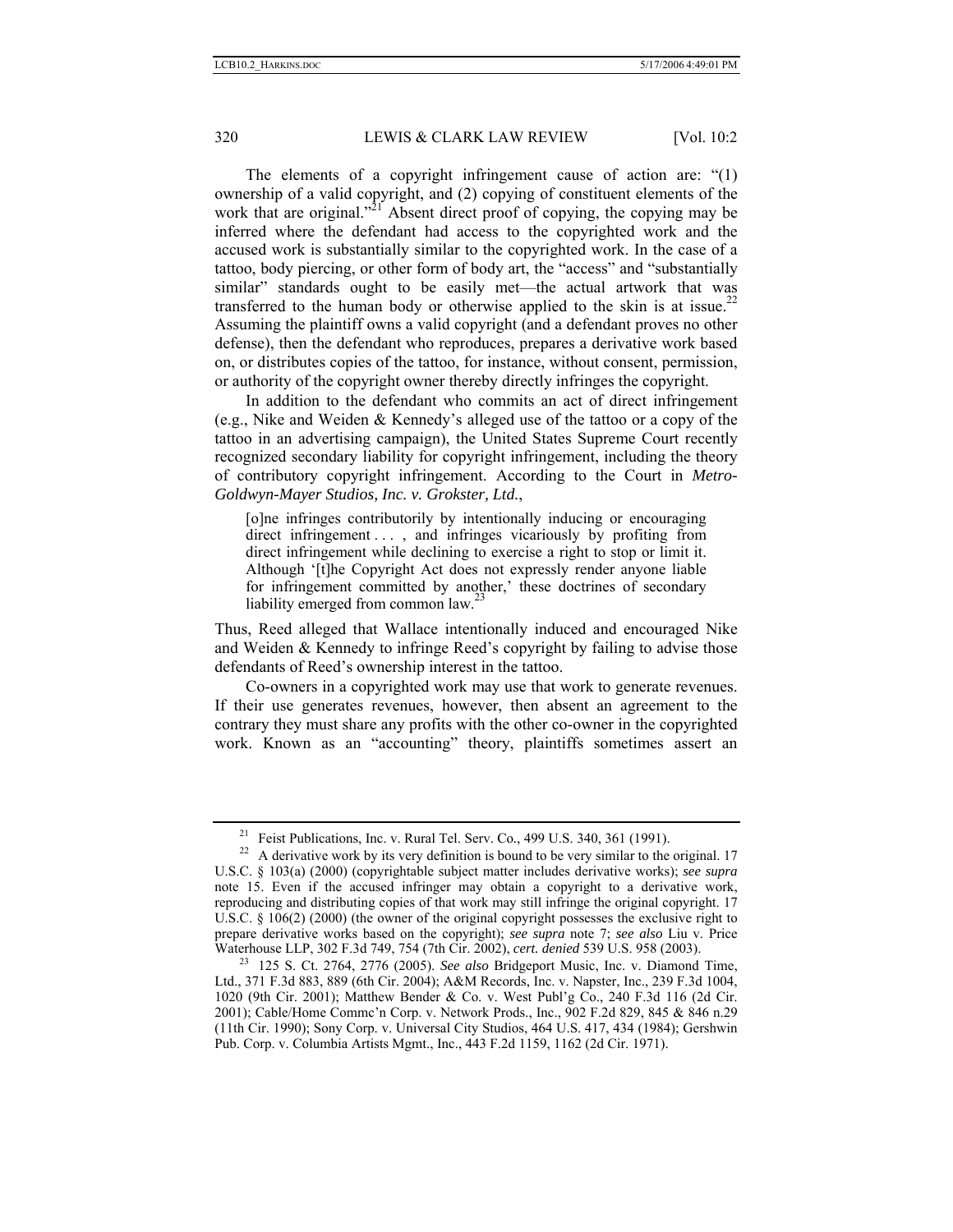accounting cause of action in the alternative to a claim for contributory copyright infringement,  $^{24}$  which Reed did here.

Federal courts have original<sup>25</sup> and exclusive<sup>26</sup> jurisdiction to hear actions arising under the Copyright Act. A plaintiff asserting copyright infringement must file the lawsuit in a federal district court in any jurisdiction where the defendant resides, the defendant may be found, or the action arose.<sup>27</sup> If the defendant is a corporation, then the plaintiff may bring the action in the state where the corporation is incorporated, registered to do business, or has a principal place of business.<sup>28</sup>

In general, federal courts also have jurisdiction to hear state law claims under principles of supplemental jurisdiction.<sup>29</sup> The rationale behind supplemental jurisdiction is that it "promotes judicial economy by making it possible to try related claims in a single federal action instead of splitting them between federal and state actions."30 Thus, a party may bring, in addition to a copyright infringement claim, claims arising under state law so long as those

civil actions arising under the Constitution, laws, or treaties of the United States."). <sup>26</sup> 28 U.S.C. § 1338(a) (2000) ("The district courts shall have original jurisdiction of

any civil action arising under any Act of Congress relating to patents, plant variety protection, copyrights and trademarks. Such jurisdiction shall be exclusive of the courts of the states in patent, plant variety protection and copyright cases.").

<sup>27</sup> 28 U.S.C. § 1391(b) (2000) ("A civil action wherein jurisdiction is not founded solely on diversity of citizenship may, except as otherwise provided by law, be brought only in (1) a judicial district where any defendant resides, if all defendants reside in the same State, (2) a judicial district in which a substantial part of the events or omissions giving rise to the claim occurred, or a substantial part of the property that is the subject of the action is situated, or (3) a judicial district in which any defendant may be found, if there is no district in which the action may otherwise be brought."). 28 *See* 28 U.S.C. § 1391(c) (2000) ("For purposes of venue under this chapter, a

defendant that is a corporation shall be deemed to reside in any judicial district in which it is subject to personal jurisdiction at the time the action is commenced. In a State which has more than one judicial district and in which a defendant that is a corporation is subject to personal jurisdiction at the time an action is commenced, such corporation shall be deemed to reside in any district in that State within which its contacts would be sufficient to subject it to personal jurisdiction if that district were a separate State, and, if there is no such district, the corporation shall be deemed to reside in the district within which it has the most

<sup>29</sup> 28 U.S.C. § 1367(a) (2000) ("Except as provided in subsections (b) and (c) or as expressly provided otherwise by Federal statute, in any civil action of which the district courts have original jurisdiction, the district courts shall have supplemental jurisdiction over all other claims that are so related to claims in the action within such original jurisdiction that they form part of the same case or controversy under Article III of the United States Constitution. Such supplemental jurisdiction shall include claims that involve the joinder or intervention of additional parties.").<br><sup>30</sup> FLEMING JAMES, JR. ET AL., CIVIL PROCEDURE § 2.28 (5th ed., 2001).

<sup>&</sup>lt;sup>24</sup> The Federal Rules of Civil Procedure permit alternative, albeit ostensibly inconsistent, pleading. FED. R. CIV. P. 8(a) ("Relief in the alternative or of several different types may be demanded."). A theory of contributory infringement may maintain that the plaintiff is sole owner in the copyrighted work, while an "accounting" theory may allege that the defendant is a "co-owner" who must share any profits for using the copyrighted work to generate a gain.<br><sup>25</sup> 28 U.S.C. § 1331 (2000) ("The district courts shall have original jurisdiction of all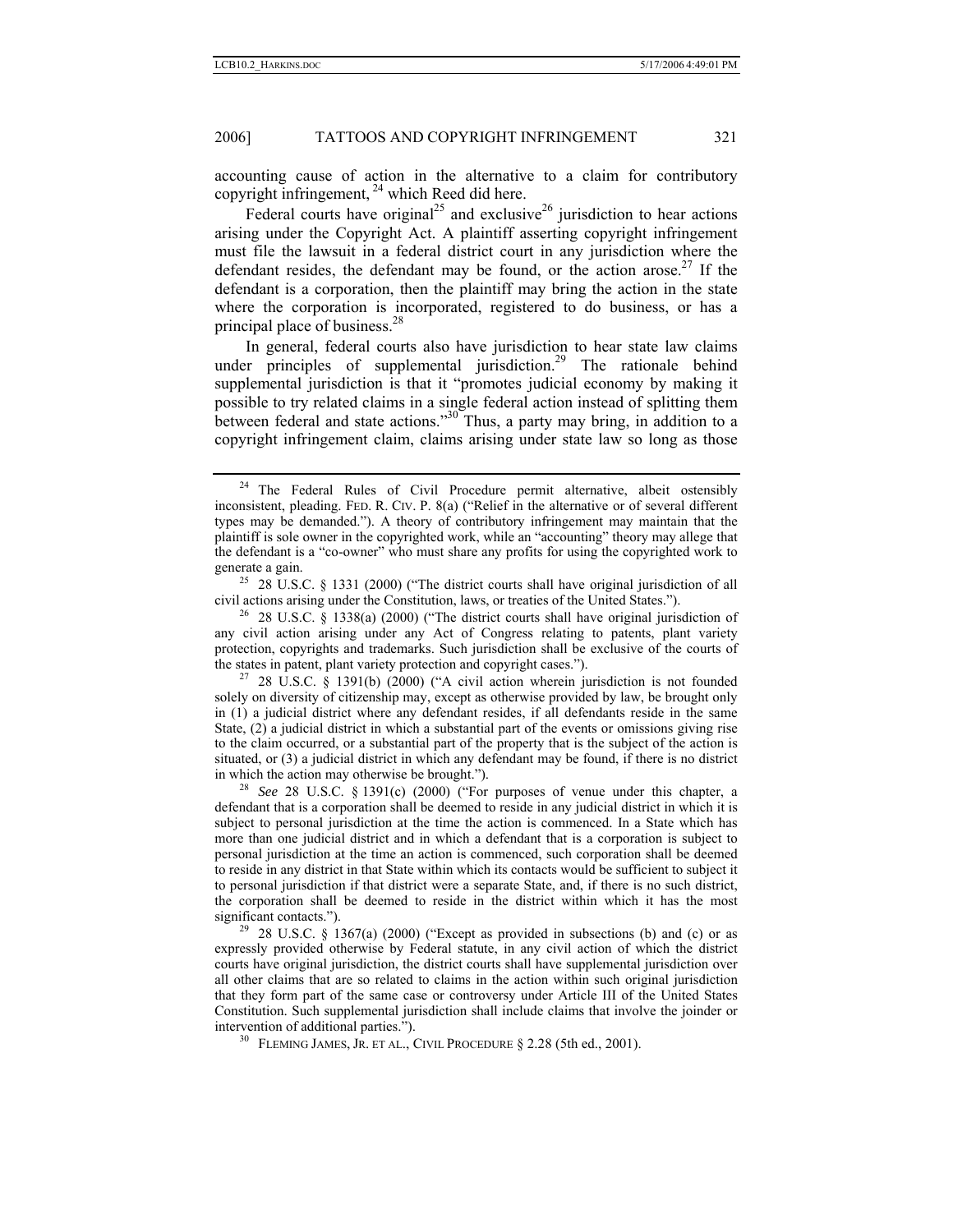claims have not been preempted by the Copyright Act.<sup>31</sup> To survive a preemption attack, state law claims must be based on rights that are qualitatively different from the rights protected under the Copyright Act and must contain an extra element to the cause of action making it different in nature from proving copyright infringement. $32$ 

# IV. INTELLECTUAL PROPERTY MAY BELONG TO A HIRING PARTY SUCH AS A CUSTOMER UNDER CERTAIN LIMITED CIRCUMSTANCES

In addition to the registration requirement, only the exclusive owner of the copyright has standing to bring a suit for infringement of a registered copyright.<sup>33</sup> Generally, a copyright holder can prove ownership by a copyright registration.34 Just as every case may involve multiple defendants, however, a case may also require other plaintiffs who are not already parties to join, or be joined to, the lawsuit.

under a copyright is entitled, subject to the requirements of section 411, to institute an action for any infringement of that particular right committed while he or she is the owner of it.").

 $f^{34}$  See 17 U.S.C. § 410(c) (2000) ("In any judicial proceedings the certificate of a registration made before or within five years after first publication of the work shall constitute prima facie evidence of the validity of the copyright and of the facts stated in the certificate. The evidentiary weight to be accorded the certificate of a registration made thereafter shall be within the discretion of the court.").

 $31$  17 U.S.C. § 301(a) (2000) ("[A]ll legal or equitable rights that are equivalent to any of the exclusive rights within the general scope of copyright as specified by section 106 in works of authorship that are fixed in a tangible medium of expression and come within the subject matter of copyright as specified by sections  $102$  and  $103...$  are governed exclusively by this title. [N]o person is entitled to any such right or equivalent right in any such work under the common law or statutes of any State.").<br><sup>32</sup> Davidson & Assocs. v. Jung, 422 F.3d 630, 638−39 (8th Cir. 2005) (breach of

license agreement not preempted); La Resolana Architects, PA v. Clay Realtors Angel Fire, 416 F.3d 1195, 1199 n.2 (10th Cir. 2005) (copyright infringement may also give rise to state law claims for unfair competition, tortious interference, or breach of contract); Toney v. L'Oreal USA, Inc., 406 F.3d 905, 908−10 (7th Cir. 2005) (Illinois Right of Publicity Act protecting individual's right to control use of identity (e.g., name, signature, photograph, image, likeness, or voice) for commercial purpose was not preempted); Ritchie v. Williams, 395 F.3d 283, 287−88 (6th Cir. 2005) (breach of contract claim preempted); Stromback v. New Line Cinema, 384 F.3d 283, 302−07 (6th Cir. 2004) (commercial misappropriation claim preempted; misappropriation of trade secrets claim not preempted; conversion claim usually not preempted; tortious interference with prospective economic advantage claim preempted); Grosso v. Miramax Film Corp., 383 F.3d 965, 968 (9th Cir. 2004) (breach of implied contract claim not preempted); Dunlap v. G&L Holding Group, Inc., 381 F.3d 1285, 1297−98 (11th Cir. 2004) (conversion claim not preempted when related to noncopyrightable subject matter, but holding the case must be remanded to state court when there is no other basis for federal subject matter jurisdiction); Briarpatch Ltd. v. Phoenix Pictures, Inc., 373 F.3d 296, 306−07 (2d Cir. 2004) (unjust enrichment claim preempted; breach of fiduciary duty claim not preempted; conversion and trover claims not decided).<br><sup>33</sup> 17 U.S.C. § 501(b) (2000) ("The legal or beneficial owner of an exclusive right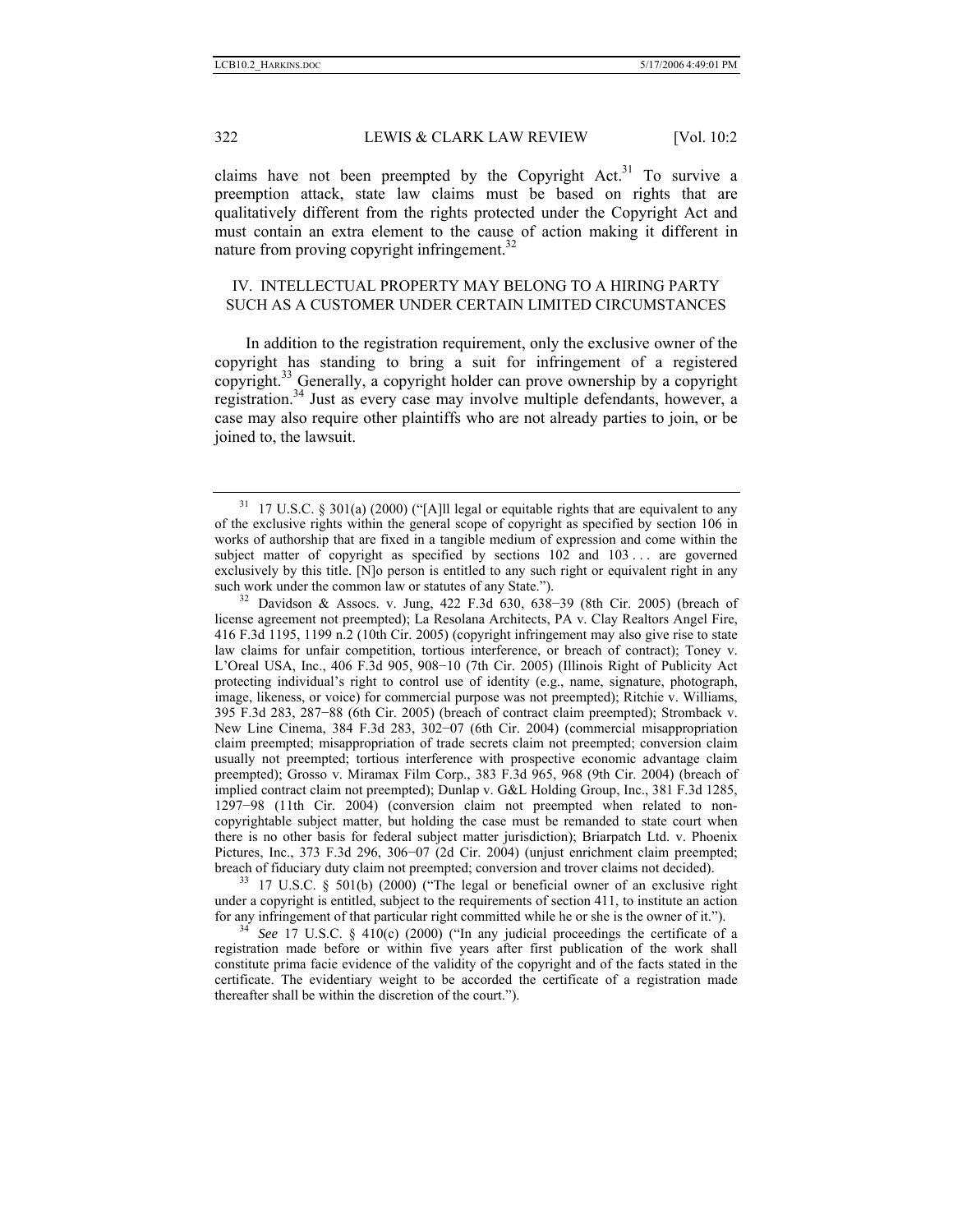The legal rule is known as "joinder."<sup>35</sup> When, for instance, a person has an interest in the subject of the action that would be impaired or complete relief cannot be accorded without substantial prejudice to the parties who are already parties, then the court may consider dismissing the action.<sup>36</sup> Permissive joinder, on the other hand, covers a scenario where the person has a right to relief in the action that shares a question of law or fact common to the parties who are already parties.<sup>37</sup> Finally, a non-party may seek to intervene as a plaintiff to protect an interest in the subject matter of the action that may be impaired, or if a United States statute confers such a right.<sup>38</sup>

Joinder applies equally in a copyright infringement under the Copyright Act if there is or may be more than one exclusive owner.<sup>39</sup> That begs the question, who owns the copyright in a tattoo?

Although ownership vests in the author of the work, $40$  one need not be the author of a copyrighted work to be its owner. "Works made for hire" and "joint works" are two specific exceptions.<sup>41</sup> Furthermore, the author may transfer the copyright to the tattoo customer. $42$ 

assert any right to relief jointly, severally, or in the alternative in respect of or arising out of the same transaction, occurrence, or series of transactions or occurrences and if any question of law or fact common to all these persons will arise in the action.").<br><sup>38</sup> *See* FED. R. CIV. P. 24 ("(a) Intervention of Right"; "(b) Permissive Intervention";

and "(c) Procedure.").<br> $39 \quad 17 \text{ U.S.C. }$  § 501(b) (2000) (The legal or beneficial owner of an exclusive right under

a copyright may bring the copyright action, but "[t]he court may require such owner to serve written notice of the action with a copy of the complaint upon any person shown, by the records of the Copyright Office or otherwise, to have or claim an interest in the copyright, and shall require that such notice be served upon any person whose interest is likely to be affected by a decision in the case. The court may require the joinder, and shall permit the intervention, of any person having or claiming an interest in the copyright.").  $40 \t 17 \t U.S.C. § 201(a) (2000)$  ("Copyright in a work protected under this title vests

initially in the author or authors of the work. The authors of a joint work are coowners of copyright in the work.").

<sup>41</sup> *Id. See also* 17 U.S.C. § 201(b) (2000) ("In the case of a work made for hire, the employer or other person for whom the work was prepared is considered the author for purposes of this title, and, unless the parties have expressly agreed otherwise in a written instrument signed by them, owns all of the rights comprised in the copyright.").<br> $^{42}$  17 U.S.C. § 201(d)(1) (2000) ("The ownership of a copyright may be transferred in

whole or in part by any means of conveyance or by operation of law. . . .").

<sup>35</sup> *See* FED. R. CIV. P. 13(h) ("Persons other than those made parties to the original action may be made parties to a counterclaim or cross-claim in accordance with the provisions of Rules 19 and 20.").<br><sup>36</sup> *See* FED. R. CIV. P. 19(a) ("If the person should join as a plaintiff but refuses to do so,

the person may be made a defendant, or, in a proper case, an involuntary plaintiff."); *see also* FED. R. CIV. P. 19(b) ("[T]he court shall determine whether in equity and good conscience the action should proceed among the parties before it, or should be dismissed, the absent person being thus regarded as indispensable.").<br><sup>37</sup> *See* FED. R. CIV. P. 20(a) ("All persons may join in one action as plaintiffs if they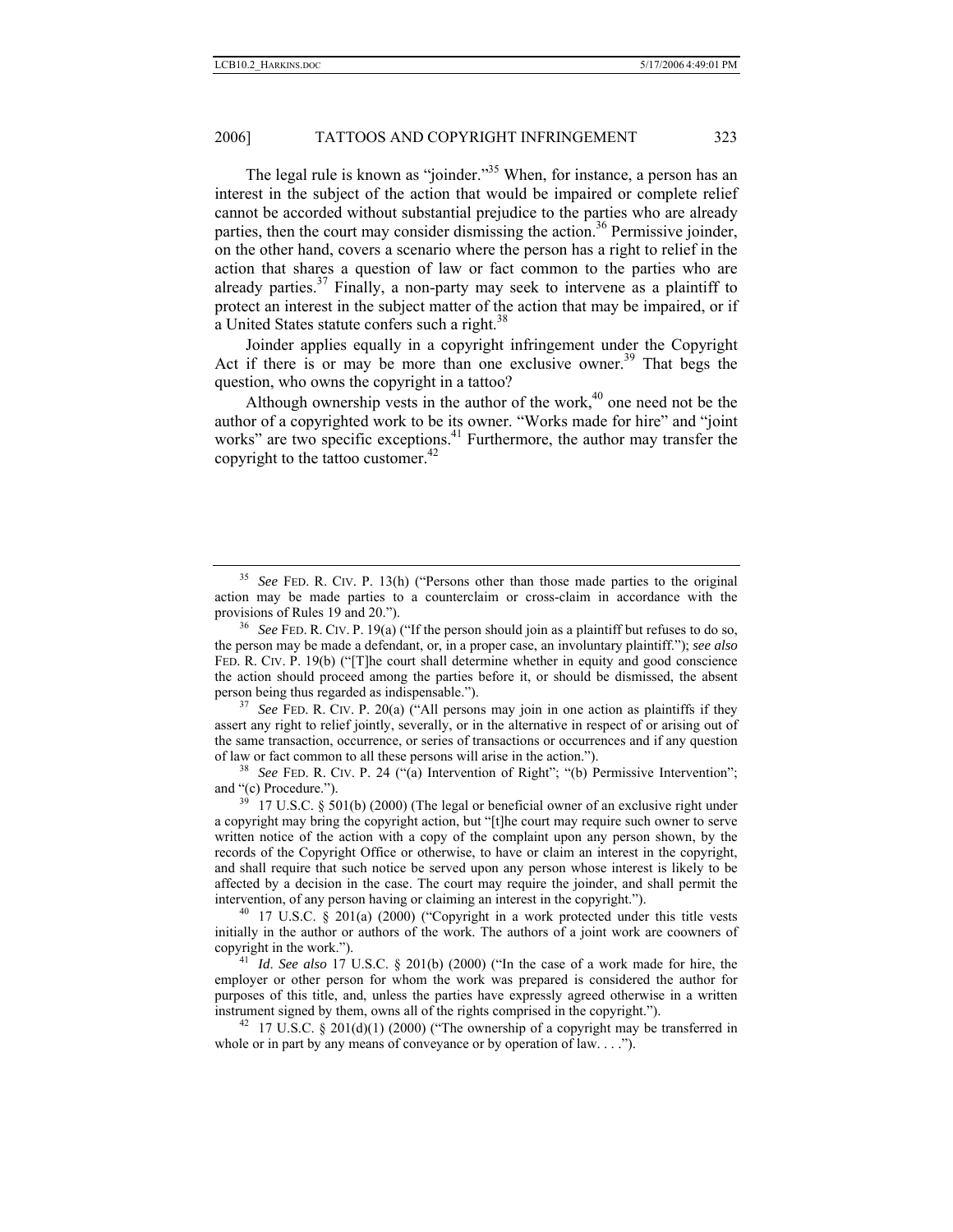*A. Works Made for Hire Belong to the Hiring Party* 

In a work made for hire, the employer or other person for whom the work was prepared is considered to be the author and, unless the parties expressly agreed in writing to the contrary, owns all of the rights in the copyright.<sup>43</sup> Thus, the work made for hire treats the hiring party as both the owner and the author as a matter of law. There are two types of works made for hire under section 101 of the Copyright Act,<sup>44</sup> and the Supreme Court, in *Community for Creative Non-Violence v. Reid*<sup>45</sup> found each type to be "mutually exclusive" of the other.

The first type of work made for hire is a work prepared by an "employee" within the scope of his or her employment. In the tattoo industry, it seems unlikely that the tattooist meets any of the approximately 13 factors that the *Community for Creative Non-Violence* Court identified as comprising the employee-type of work made for hire:

[W]e consider the hiring party's right to control the manner and means by which the product is accomplished. Among the other factors relevant to this inquiry are the skill required; the source of the instrumentalities and tools; the location of the work; the duration of the relationship between the parties; whether the hiring party has the right to assign additional projects to the hired party; the extent of the hired party's discretion over when and how long to work; the method of payment; the hired party's role in hiring and paying assistants; whether the work is part of the regular business of the hiring party; whether the hiring party is in business; the provision of employee benefits; and the tax treatment of the hired party. $46$ 

The other type of work made for hire applies to works created by independent contractors. While that ostensibly appears on its face to cover the tattooist, the customer should not miss out on two critical requirements.

First, a work created by an independent contractor can constitute a work made for hire only if "the parties expressly agree in a written instrument signed by them that the work shall be considered a work made for hire."<sup>47</sup> Does the

independent contractors). 46 *Id*. at 751−52 A work made for hire is "a work prepared by an employee within the

<sup>&</sup>lt;sup>43</sup> 17 U.S.C. § 201(b).<br><sup>44</sup> 17 U.S.C. § 101 (2000) ("A 'work made for hire' is—(1) a work prepared by an employee within the scope of his or her employment; or (2) a work specially ordered or commissioned for use as a contribution to a collective work, as a part of a motion picture or other audiovisual work, as a translation, as a supplementary work, as a compilation, as an instructional text, as a test, as answer material for a test, or as an atlas, if the parties expressly agree in a written instrument signed by them that the work shall be considered a work made for hire."). 45 490 U.S. 730, 743 (1989) (interpreting 17 U.S.C. § 101 (*see supra* note 44) and 17

U.S.C. § 201(b) (*see supra* note 41)); *see also id.* at 742−43 (section 101, paragraph 1 applies to works created by employees and section 101, paragraph 2 to works created by

<sup>&</sup>lt;sup>47</sup> *Id.* at 738 A work made for hire is "a work specially ordered or commissioned." See 17 U.S.C. § 101, *supra* note 44.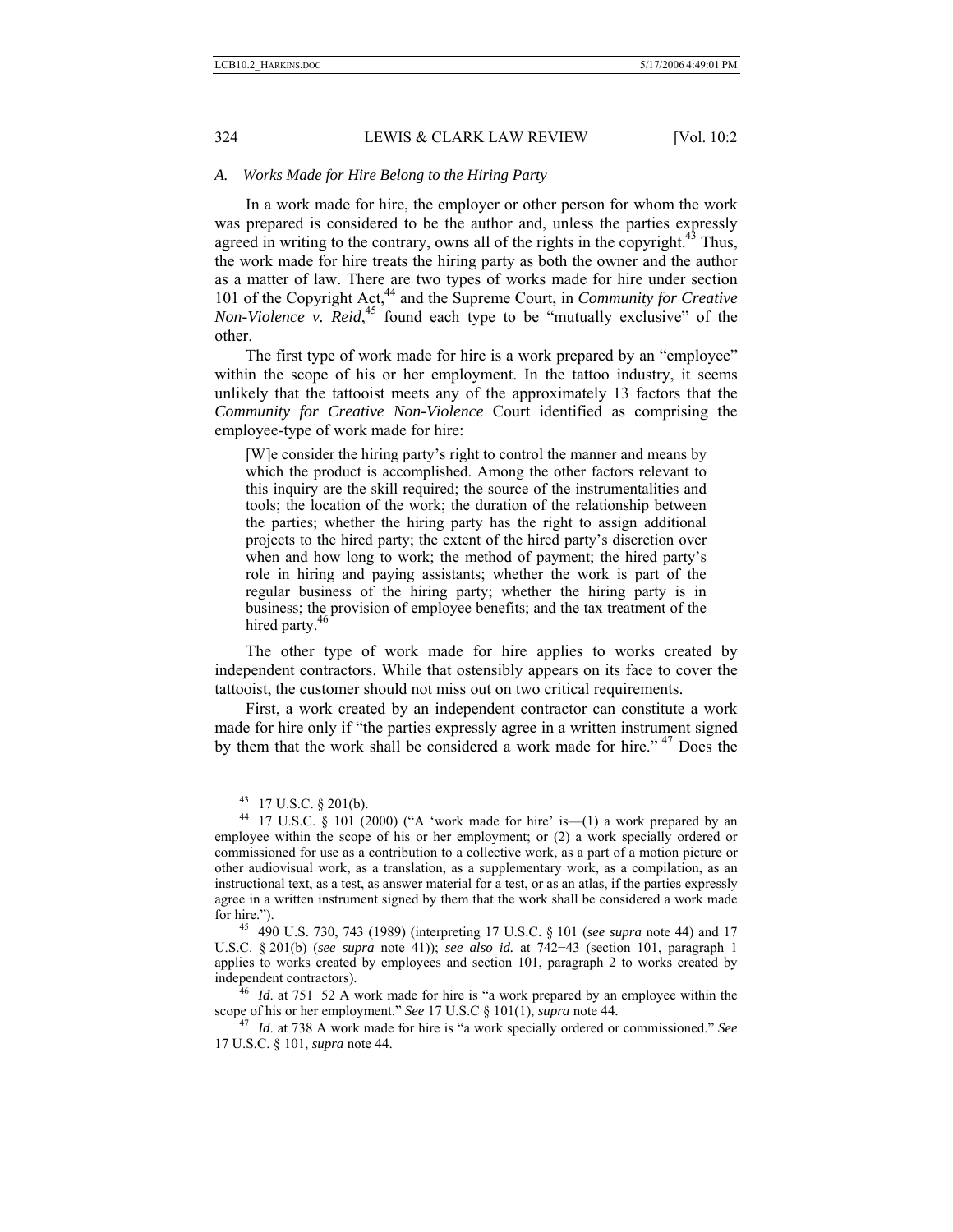written agreement need to use any magic language in order to satisfy the Copyright Act? Interpreting section 101's "work made for hire" definition number 2, the Ninth Circuit found that whether a written agreement used "the talismanic words 'specially ordered or commissioned' matters not, for there is no requirement, either in the Act or the case law, that work-for-hire contracts include any specific wording," but the written agreement at issue had used the phrase "works made for hire."48 Courts generally require, however, that the written agreement exists before the work is created.<sup>49</sup> Furthermore, the tattooist may still attack a written agreement under traditional principles of contract  $law.<sup>50</sup>$ 

Second, the work must fit within one of the nine categories of "specially ordered or commissioned" works enumerated in the Act: "a contribution to a collective work, as a part of a motion picture or other audiovisual work, as a translation, as a supplementary work, as a compilation, as an instructional text, as a test, as answer material for a test, or as an atlas."<sup>51</sup> Absent an extension, modification, or reversal of existing law, or the establishment of new law, a traditional tattoo as transferred to the skin does not seem to fit the categories for a specially ordered or commissioned work.

Therefore, the tattoo would probably not constitute a work made for hire under either paragraph of section 101. But do not forbear considering this theory: Under unusual circumstances on a case-by-case basis, the *Community for Creative Non-Violence* factors might militate toward making the argument and asserting the work to be one made for hire.

#### *B. Joint Works Are Co-Owned by the Authors*

As an alternative solution to a situation that does not support the work for hire doctrine, an accused infringer may allege joint authorship. For instance, there was some suggestion in Reed's complaint that Wallace may have researched and come up with the idea for an Egyptian-themed family design with a stylized sun in the background and made additional changes to Reed's

<sup>48</sup> Warren v. Fox Family Worldwide, Inc., 328 F.3d 1136, 1141 (9th Cir. 2003) (written agreement complied with section 101 where, although the writing had not used the term "copyright" or the phrase "specially ordered or commissioned," it had used the phrase "work made for hire.").<br><sup>49</sup> Billy-Bob Teeth, Inc. v. Novelty, Inc., 329 F.3d 586, 591 (7th Cir. 2003) ("For an

item to be a commissioned work, then, the parties must agree in advance that that is what it

will be.").  $50^{50}$  For instance, an agreement may be rescinded in the event of breach that is so material and substantial in nature that it affects the very essence of the contract and defeats the object of the parties. *Warren*, 328 F.3d at 1143. Also, a hired party may try to argue that she or he is a beneficial owner under section 501(b), but at least one circuit has held that "Congress did not intend to extend the concept of beneficial ownership to include an employee in a work made for hire arrangement." Moran v. London Records, Ltd., 827 F.2d 180, 183 (7th Cir. 1987). 51 *Cmty. for Creative Non-Violence*, 490 U.S. at 738; *see also* "work made for hire"(2),

<sup>17</sup> U.S.C. § 101, *supra* note 44.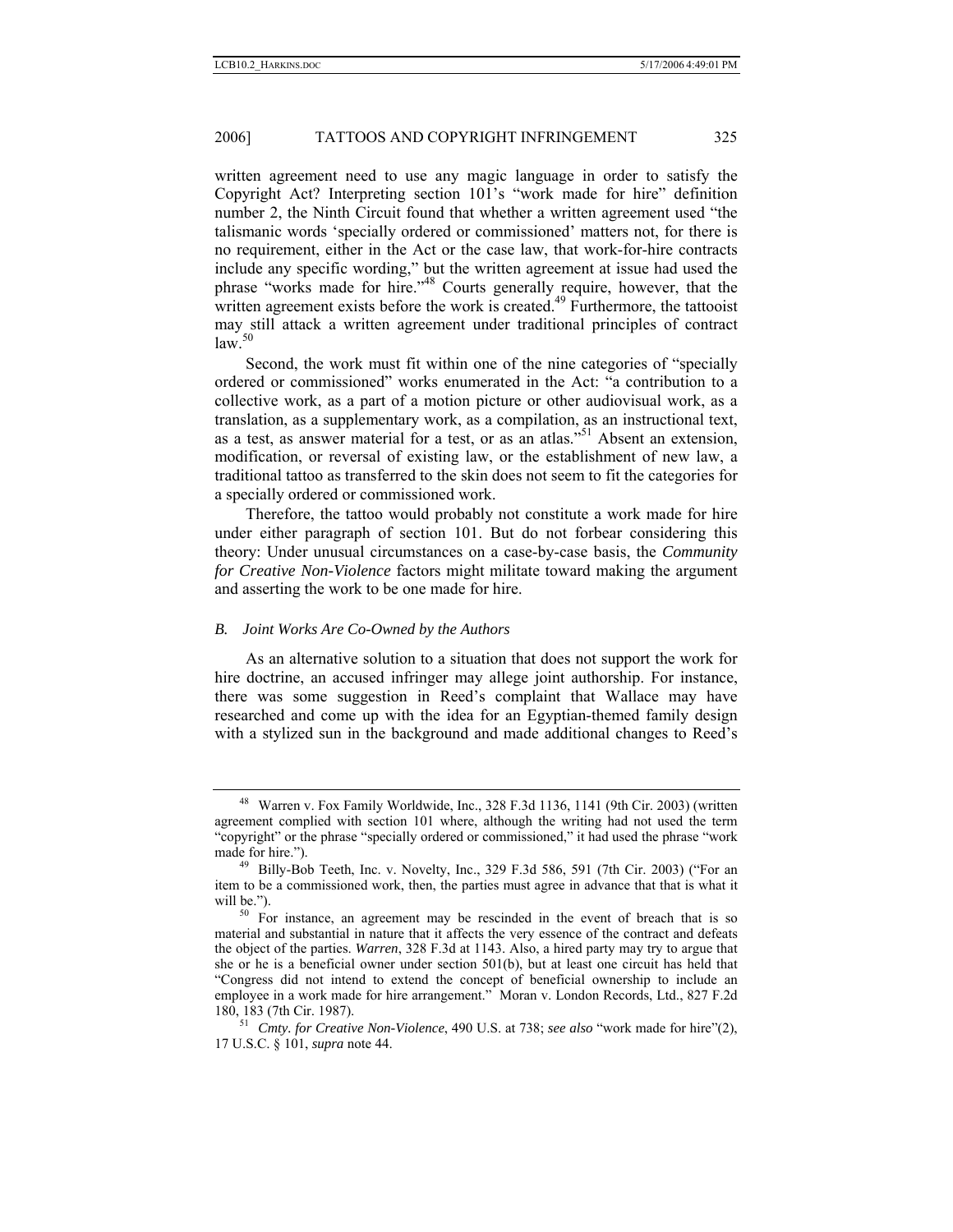sketch. This arguably could make Wallace a co-author in the work he brandishes on his upper right arm, one of the more distinctive tattoos in sports.

The authors of a joint work are co-owners of any copyright in the work.<sup>52</sup> Moreover, co-authors of a joint work "hold undivided interests in a work, despite any differences in each author's contribution."<sup>53</sup>

A joint work is "a work prepared by two or more authors with the intention that their contributions be merged into inseparable or interdependent parts of a unitary whole."<sup>54</sup> Joint authorship requires, first, that "putative coauthors make objective manifestations of a shared intent to be coauthors.<sup>555</sup> Second, "[a] collaborative contribution will not produce a joint work, and a contributor will not obtain a co-ownership interest, unless the contribution represents original expression that could stand on its own as the subject matter of copyright."<sup>56</sup>

Perhaps thinking that half recovery is better than full recovery, a defendant might rush into pleading joint authorship via an accounting theory as an alternative to exclusive ownership as a work made for hire. While the Federal Rules of Civil Procedure ought to permit alternative pleading, a defendant needs to exercise some caution and judgment in pleading, discovery, oral argument, and the record. Indeed, a court might find as a matter of law that a work was not made for hire, and then in the face of a defendant's repeated claims of exclusive authorship as a work made for hire, might grant summary judgment against a theory of joint authorship by finding that the defendant cannot possibly demonstrate the requisite shared intent to be a co-author.

If successful, however, proving joint authorship gets the defendant only halfway home. Absent a written agreement to the contrary, each co-owner has the right to use the copyright, but might be required to share the profits with other co-owners.57 Nonetheless, proving a contribution to the copyrighted work, even a relatively minor contribution, entitles the contributor to joint authorship status and a potentially significant benefit by possibly reducing the damages.<sup>58</sup>

<sup>52</sup> 17 U.S.C. § 201(a) (2000). 53 Erickson v. Trinity Theatre, Inc., 13 F.3d 1061, 1068 (7th Cir. 1994). 54 17 U.S.C. § 101. *See also Cmty. for Creative Non-Violence*, 490 U.S. at 753 & n.32 (1989) (if the district court on remand should determine that the parties prepared the work "with the intention that their contributions be merged into inseparable or interdependent parts of a unitary whole," then the parties "would be co-owners of the copyright in the

work"). 55 Aalmuhammed v. Lee, 202 F.3d 1227, 1234 (9th Cir. 2000). 56 *Erickson*, 13 F.3d at 1070. Thus, to establish co-ownership of a copyright, a litigant must show that "the parties intended to be joint authors at the time the work was created [and] . . . that [their] contributions to the works were independently copyrightable." *Id*. at 1071. 57 Childress v. Taylor, 945 F.2d 500, 505 (2d Cir. 1991). 58 *See* Cmty. for Creative Non-Violence v. Reid, 846 F.2d 1485, 1498 (D.C. Cir. 1988),

*aff'd*, 490 U.S. 730 (1989).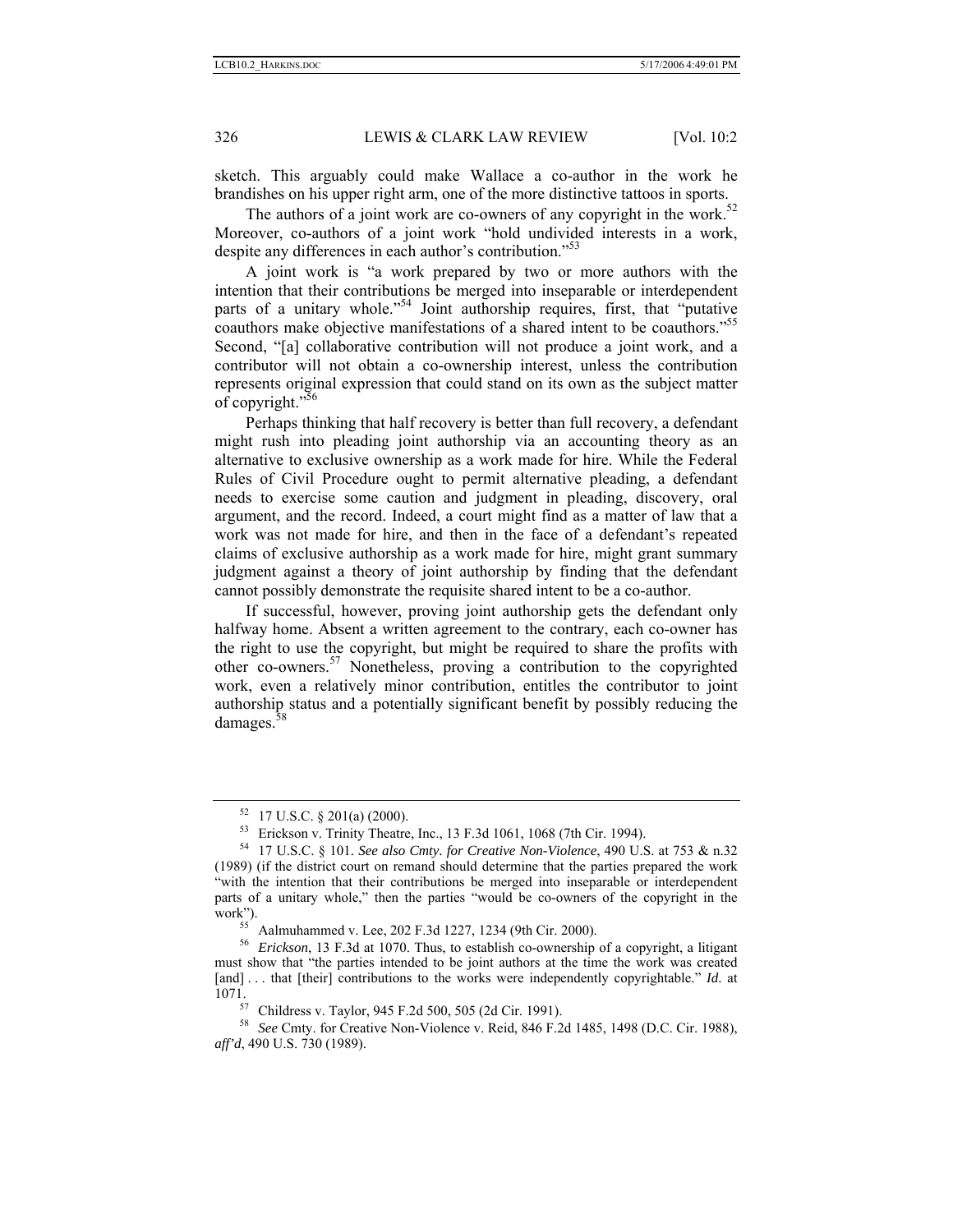#### *C. A Copyright May Be Transferred Before or After the Fact*

The previous theories had a time element to them in that the copyright vested initially with the author (the hiring party in a work made for hire) or authors (e.g., a joint work) of the work. A transfer theory centers on the work at or after the time of its creation, and might provide the alchemy for transmuting the issue from one of authorship into one of ownership—a complete defense to copyright infringement.

Ownership in copyrights, like other property rights, may be transferred in whole or in part.<sup>59</sup> In addition, any of the exclusive rights specified in section 106 may be transferred and owned separately.<sup>60</sup> Section 204(a) of the Copyright Act sets forth the requirements of a valid transfer: "A transfer of copyright ownership, other than by operation of law, is not valid unless an instrument of conveyance, or a note or memorandum of transfer, is in writing and signed by the owner of the rights conveyed or such owner's duly authorized agent." Parsing that section, transfer may be "by operation of law" or "in writing."

Section 204(a) does not define the phrase "by operation of law," and case law is quite sparse. The few courts to have considered the phrase interpret it to mean "transfers by bequest, bankruptcy, mortgage foreclosures, and the like."<sup>61</sup> Presumably, that narrow interpretation only would benefit a party defending against a tattooist's copyright action in the most unusual circumstances.

The "in writing" distinction for a transfer under section 204(a) has two requirements. First, the writing in question does not have to be a magnum opus or an epistle: "a one-line pro forma statement will do."<sup>62</sup> In fact, section  $204(a)$ is explicit that "a note or memorandum" may transfer the copyright. Therefore, the document need not even use the term "copyright" or contain any particular language so long as the writing or writings as a whole suggest that the parties intended to transfer a copyright interest.<sup>63</sup>

Second, the writing that transfers the interest in a copyright must be signed by the transferor of the copyright or his agent. Other than any superficial similarity to the Statute of Frauds, section 204(a) is quite different. The Statute

<sup>&</sup>lt;sup>59</sup> 17 U.S.C. § 201(d)(1) (2000) ("The ownership of a copyright may be transferred in whole or in part by any means of conveyance or by operation of law, and may be bequeathed by will or pass as personal property by the applicable laws of intestate succession."). <sup>60</sup> 17 U.S.C. § 201(d)(2) (2000) ("Any of the exclusive rights comprised in a copyright,

including any subdivision of any of the rights specified by section 106, may be transferred as provided by clause (1) and owned separately. The owner of any particular exclusive right is entitled, to the extent of that right, to all of the protection and remedies accorded to the copyright owner by this title.").<br>
<sup>61</sup> Taylor Corp. v. Four Seasons Greetings, LLC, 403 F.3d 958, 963 (8th Cir. 2005).<br>
<sup>62</sup> Lyrick Studios, Inc. v. Big Idea Prods., Inc., 420 F.3d 388, 392 (5th Cir. 2005).<br>
<sup>63</sup> ITOFCA,

*also* Radio Television Espanola S.A. v. New World Entm't, Ltd., 183 F.3d 922, 927 (9th Cir. 1999). The writing requirement serves to prevent inadvertent transfer of a copyright, forces the acquiring party to negotiate with the creator the rights being transferred and at what price, and gives some guidance in resolving disputes between the parties. Effects Assocs. v. Cohen, 908 F.2d 555, 557 (9th Cir. 1990).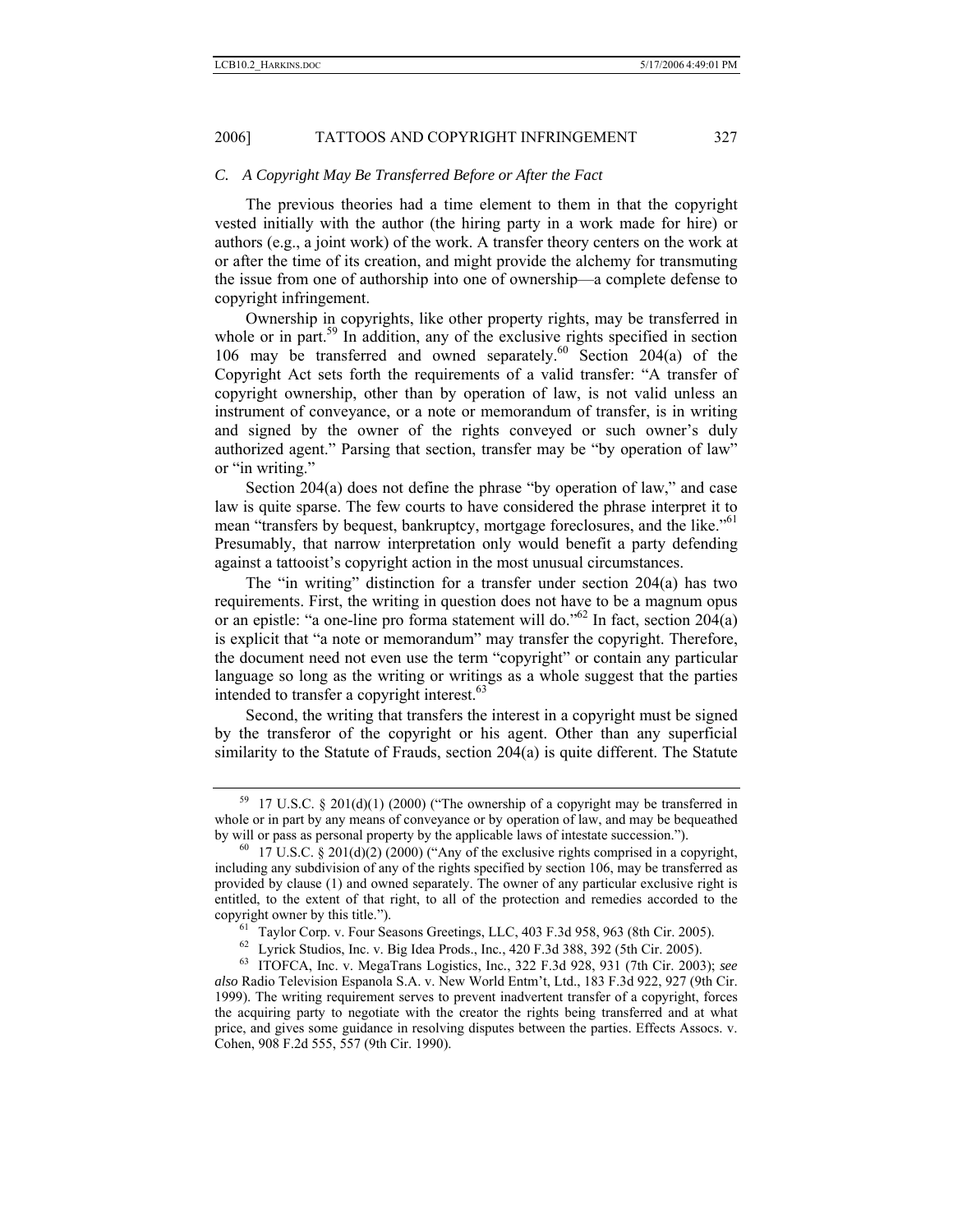of Frauds serves an evidentiary function to render unenforceable an otherwise valid agreement, whereas, the agreement under section 204(a) is invalid *ab initio*.<sup>64</sup> An oral assignment later confirmed in writing, however, may validate the transfer from the date of its inception (at least against an outsider to the assignment, e.g., the accused infringer). $65$ 

In contrast to an exclusive license or the exclusive rights associated with a transfer under section 204(a), a copyright holder can grant an implied nonexclusive license via an oral agreement.<sup>66</sup> Thus, sometimes a defendant alleges to have a valid license to use the copyrighted works. A license may not always be, however, the magic bullet to defending against a copyright infringement suit. First, the owner of the original copyright possesses the exclusive right to prepare derivative works. Second, using copyrighted material that exceeds the scope of the license constitutes an infringement.<sup>67</sup>

# V. FOREWARNED IS FOREARMED

In basketball, as with other sports, a good offense sometimes makes the best defense. Likewise, Wallace's experience forewarns others with lessons for avoiding similar lawsuits.

Before getting a tattoo, anyone with a reasonable expectation of fame should arm herself or himself with a work-made-for-hire contract, a joint work agreement specifying the customer's contributions and expressing intent to make the customer a joint author, or some other written document transferring ownership from the tattooist and the tattoo business to the customer. As shown, many courts are fairly liberal on the specific wording. The would-be celebrity should seek legal advice or, if acting *pro se*, should ensure the written instrument uses the word "copyright" and states that all "ownership" in the tattoo and any drawing, sketch, and other work that becomes or embodies the tattoo vests in, belongs to, and is transferred in whole to the customer.

<sup>64</sup> *Lyrick Studios, Inc.*, 420 F.3d at 391−92. 65 *See* Billy-Bob Teeth, Inc. v. Novelty, Inc*.*, 329 F.3d 586, 592 (7th Cir. 2003) (an oral agreement, by itself, cannot support one's ability to sue for copyright infringement, but a *nunc pro tunc* document that memorializes a previous oral agreement is recognized, even if that document is executed during trial, against third party challenges to the agreement.).<br><sup>66</sup> An exclusive license qualifies as a transfer requiring a written agreement under

section 204(a) ("A transfer of copyright ownership, other than by operation of law, is not valid unless an instrument of conveyance, or a note or memorandum of the transfer, is in writing and signed by the owner of the rights conveyed or such owner's duly authorized agent."). *See also* 17 U.S.C. § 101 (2000) ("A 'transfer of copyright ownership' is an assignment, ... exclusive license ... or any of the exclusive rights [under section 106] comprised in a copyright, whether or not it is limited in time or place of effect, but not including a nonexclusive license."). 67 *See, e.g.*, Liu v. Price Waterhouse, LLP, 302 F.3d 749, 754 (7th Cir. 2003); *see also* 

Liu v. Price Waterhouse, LLP, 182 F. Supp. 2d 666, 672 (N.D. Ill. 2001); Palladium Music, Inc. v. EatSleepMusic, Inc., 398 F.3d 1193, 1197 (10th Cir. 2005) ("A work can generally be copyrighted as a derivative work only if the new work was produced with the permission of the copyright owner of the preexisting work or its duly authorized licensee.") (citing 17 U.S.C. § 103(a) (2000); *see supra* note 15).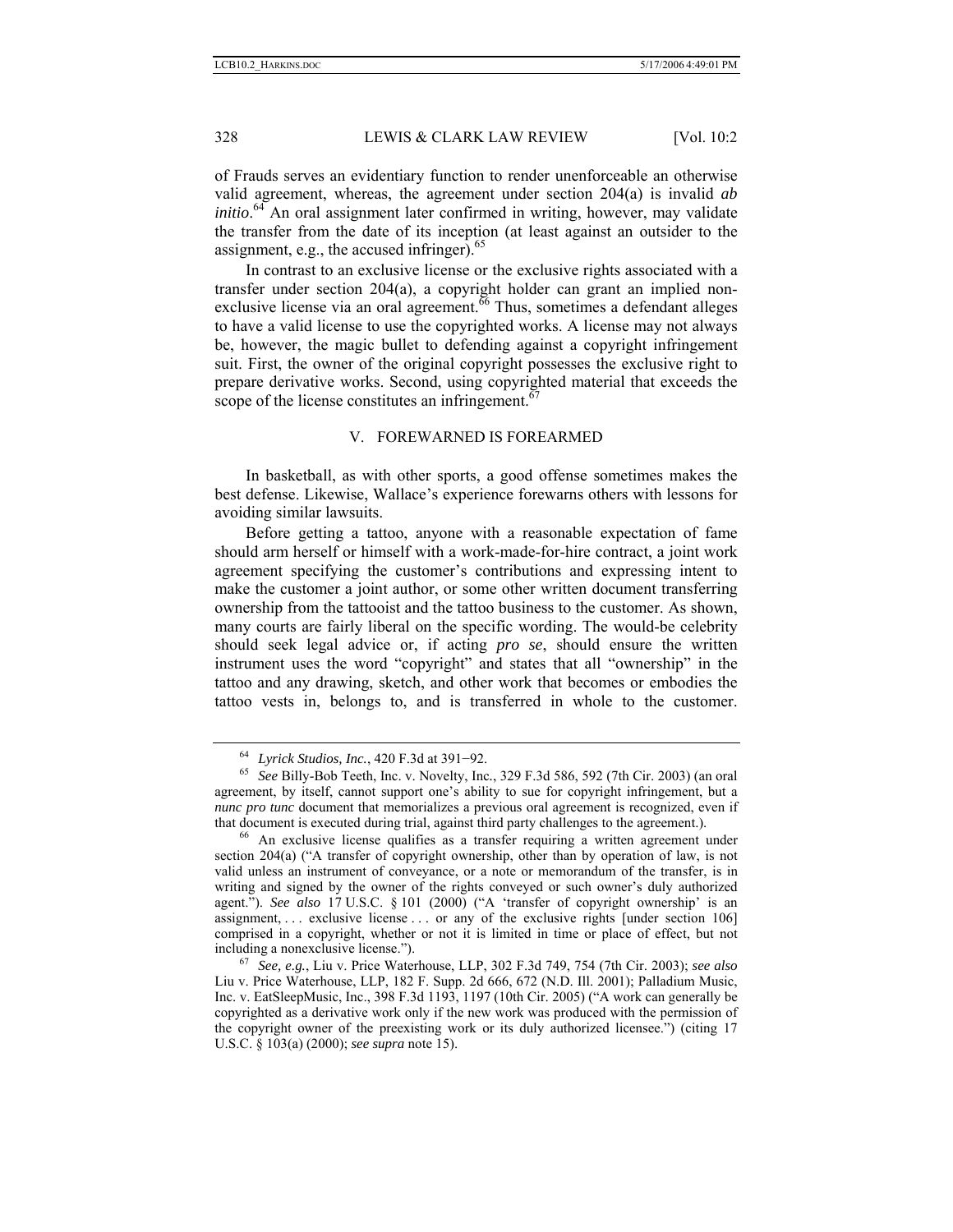Moreover, the written instrument should express that the parties negotiated the agreement, that the transfer was bargained for, and that the agreed upon price included services and a transfer of ownership in whole of all copyright interests. If you want further insurance, then the agreement could reference and attach a copy of section 201 of the Copyright Act. Above all, the written instrument must be signed—before any work begins—by the tattooist and, preferably, also by the principal of the tattoo business.

What if that tattoo happened years ago and without any contract according to the previous paragraph? It is never too late to obtain a transfer of ownership.

Check the Copyright Office for any copyright registrations naming the tattooist or assigned to the tattoo business.68 Admittedly, many people have long forgotten the name of the tattooist who inked them or have no idea of the tattoo business where they may have received the tattoo. But hopefully the celebrity, accustomed to would-be fortune seekers crawling out of the woodwork, can come forward with a name. If a copyright covers the tattoo, then seek a transfer of ownership under section 204(a). The copyright holder might try digging for gold in return for ownership transfer, or may have hit rock bottom and a bargain price might follow. Either way, it is better to know this prior to committing a potentially infringing act.

If the tattooist has no copyright certificate of registration, then perhaps a transfer of ownership might still be an option. Alternatively, if there is a good faith belief and corroborative evidence supporting the belief that the work was one made for hire, was a joint work, or was the subject of a document that arguably amounts to a transfer, then a race to the Copyright Office could result in ownership for the tattoo recipient.

Nothing prevented Wallace from pursuing his own copyright in 1998 or any time thereafter. Nor did anything prevent Nike, via a transfer from Wallace, from filing an application at any time. Indeed, Reed did not file his applications for copyright registration until after viewing the commercials in 2004, with his first application filed months later and his second application filed a year later.<sup>69</sup> Simply put, Wallace and Nike could possibly have had copyright registrations before Reed even filed his first application. Even when there are competing applications, the Copyright Office generally accepts both applications and ownership becomes an issue for courts to decide.<sup>70</sup>

Registering a copyright is relatively simple and inexpensive. The application for a work of the visual arts contains, however, a few interesting questions from a strategic perspective: identifying authorship and claiming a

<sup>&</sup>lt;sup>68</sup> *See* http://www.copyright.gov/records/cohd.html.<br><sup>69</sup> Reed's 2004 Copyright Registration Number VA 1-265-074 for the Egyptian Family has an effective registration date of August 11, 2004. This preexisting registration material was included in his 2005 Copyright Registration Number VA 1-236-392 which had an effective registration date of March 7, 2005, and which added, as new matter, a stylized line drawing with updated and stylized objects, and modified the sun graphic. 70 *See* Lambert v. Pem-America, Inc., No. 03-C-3330, 2004 WL 422636, at \*6 (N.D.

Ill. Feb. 12, 2004); Cherie Amie, Inc. v. Windstar Apparel Corp., 191 F. Supp. 2d 343, 351 (S.D.N.Y. 2001); *see also* Cmty. for Creative Non-Violence v. Reid, 490 U.S. 730, 735 (1989).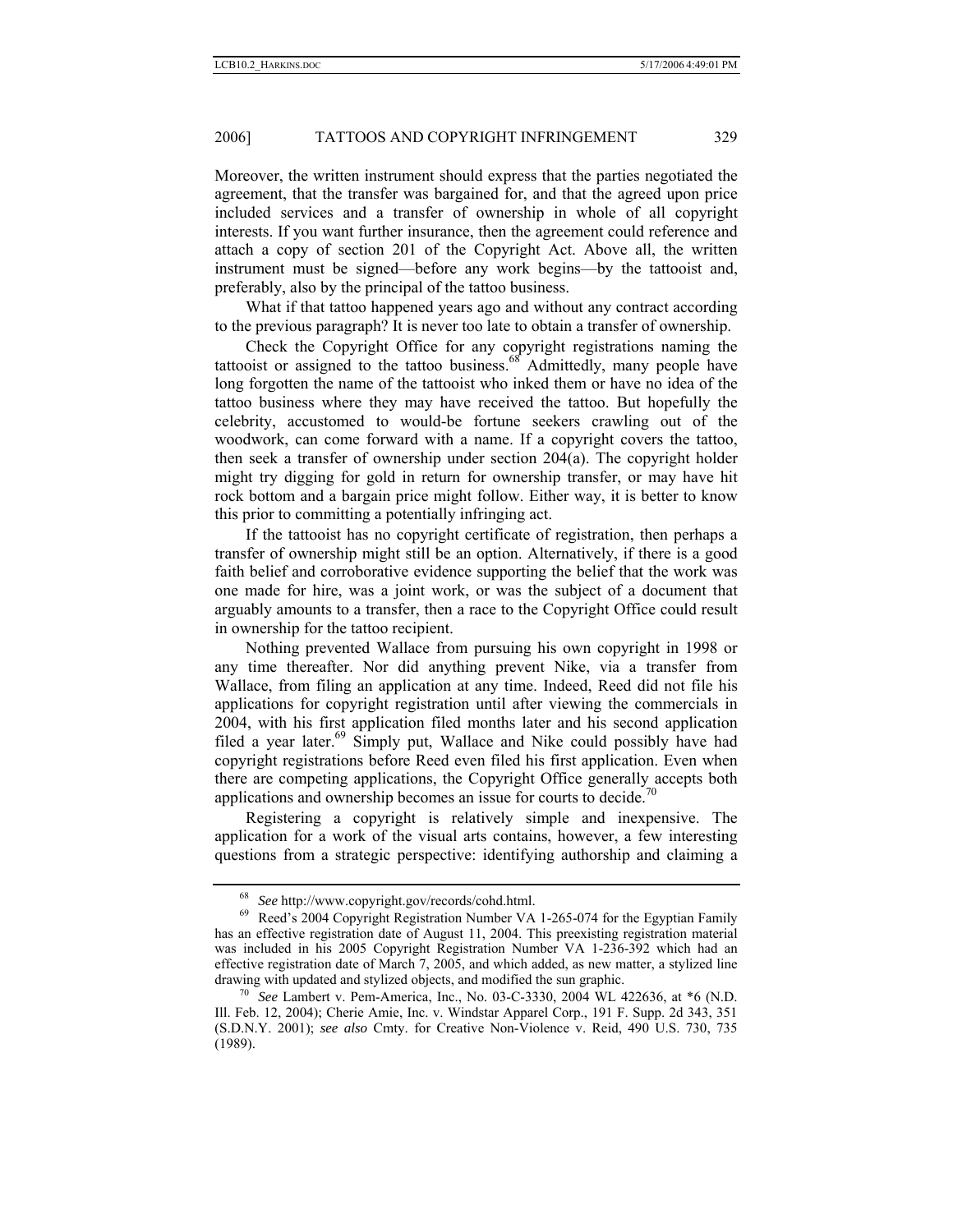transfer. If the work was made for hire, then applicants would name and identify themselves as the "employer for hire of [the tattooist's name]." If a Certificate of Registration issues, then the ownership vests originally with the applicants. Alternatively, applicants may identify themselves as co-authors who contributed to the work and, thereby, become co-owners but must share any profits with other owners in the copyrighted work. Finally, applicants must name the claimant who seeks the copyright. If an applicant decides to pursue a transfer theory and is not the author or joint author of the subject work, then provide a brief statement<sup>71</sup> of how the applicant obtained ownership of the copyright and for which the applicant seeks registration<sup>72</sup> in the copyrighted work: "by written contract," "transfer of all rights by author," or "assignment" should probably do.

Generally speaking, a Certificate of Registration is issued after about four to six months of examination. The tattooist might try to invalidate the copyright registration by arguing there was no transfer, work made for hire, or joint work. If registration occurs fewer than five years from the first publication, however, then under section 410(c) of the Copyright Act, an evidentiary rebuttable presumption of both the copyright validity "and of the facts stated in the certificate" is established and the burden shifts to the opposing party to prove why the copyright is invalid.  $\frac{73}{2}$ 

Indeed, courts generally forgive mistakes in the registration and invalidate a copyright only if the copyright holder's claim to sole ownership or authorship was made intentionally or purposefully, which would amount to fraud on the Copyright Office.

For example, in *Billy-Bob Teeth, Inc. v. Novelty, Inc.*, the accused infringer alleged that the copyright was invalid for claiming that the work was made for hire.<sup>74</sup> The court found that the work did not fit into one of the "nine specified" categories" to be a commissioned work because the parties failed to agree in advance that this was how it would be known or categorized. In upholding the copyright, however, the court held that "[i]nadvertent mistakes on registration

<sup>&</sup>lt;sup>71</sup> 17 U.S.C. § 409(5) (2000) ("The application for copyright registration shall be made on a form prescribed by the Register of Copyrights and shall include . . . (5) if the copyright claimant is not the author, a brief statement of how the claimant obtained ownership of the copyright.").  $^{72}$  17 U.S.C. § 408(a) (2000) ("The owner of copyright or of any exclusive right in the

work may obtain registration of the copyright claim by delivering to the Copyright Office the deposit specified by this section, together with the application and fee specified by sections 409 and 708. Such registration is not a condition of copyright protection.").

 $^{73}$  La Resolana Architects, PA v. Clay Realtors Angel Fire, 416 F.3d 1195, 1200–01 (10th Cir. 2005); Palladium Music, Inc. v. EatSleepMusic, Inc., 398 F.3d 1193, 1196 (10th Cir. 2005); Lexmark Int'l, Inc. v. Static Control Components, Inc., 387 F.3d 522, 534 (6th Cir. 2004); Swirsky v. Carey, 376 F.3d 841, 851 (9th Cir. 2004); MyWebGrocer, LLC v. Hometown Info, Inc., 375 F.3d 190, 192 (2d Cir. 2004); Mid America Title Co. v. Kirk, 59 F.3d 719, 721 (7th Cir. 1995); Wildlife Express Corp. v. Carol Wright Sales, Inc., 18 F.3d

<sup>&</sup>lt;sup>74</sup> Billy-Bob Teeth, Inc. v. Novelty, Inc., 329 F.3d 586, 590 (7th Cir. 2003).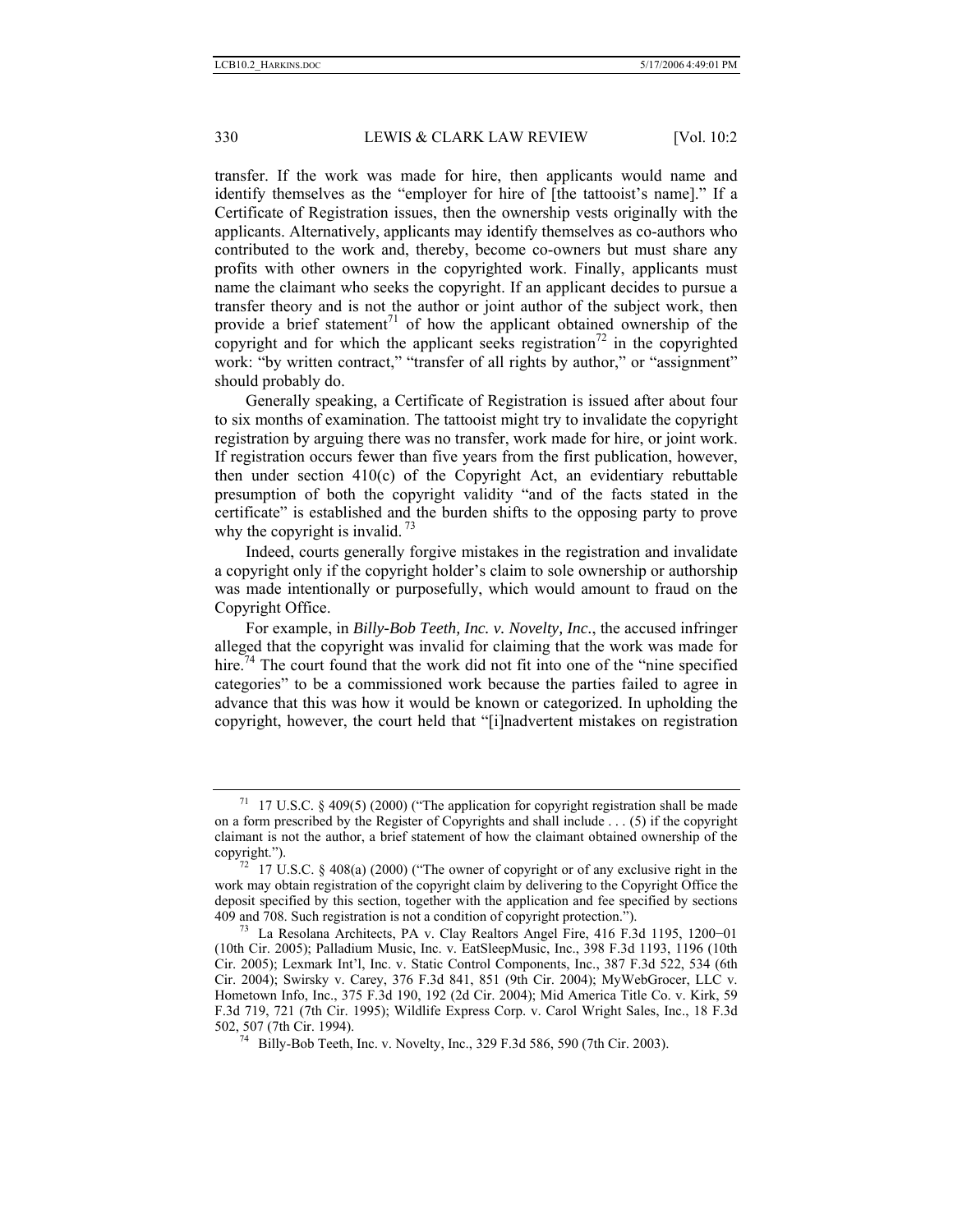certificates" do not invalidate absent a showing that the copyright claimant "intended to defraud the Copyright Office by making the misstatement."<sup>75</sup>

In *Estate of Burne Hogarth v. Edgar Rice Burroughs, Inc.*, 76 the commissioning party listed the commissioned party as the author of a derivative work on the copyright registration from the early 1970s. The court found that this admission on the earlier registration did not preclude the commissioning party from later claiming the book was work for hire.<sup>77</sup> Rather, it shifted the burden of going forward to the commissioning party.78 This was so even though the commissioning party had in fact made earlier corrections to the registration (spelling errors) but did not fully correct the registration until 1999.<sup>79</sup> On the facts decided by the district court and under Second Circuit law applicable to those facts, the Second Circuit Court of Appeals found that the books were works made for hire and, therefore, that Edgar Rice Burroughs, Inc. was, for purposes of the Copyright Act, the "author."<sup>80</sup>

<sup>75</sup> *Id.* at 591; *see also* Gaiman v. McFarlane, 360 F.3d 644, 655 (7th Cir. 2004); *Lambert,* 2004 WL 422636, at \*6 ("Many courts also have required a party alleging fraud to demonstrate that it was prejudiced by the alleged fraud."); LZT/Filliung P'ship v. Cody/Braun & Assocs., 117 F. Supp. 2d 745, 751 (N.D. Ill. 2000) ("It is well established that immaterial, inadvertent errors in an application for copyright registration will be excused and do not destroy the validity of the registration. . . . Generally, an error is immaterial if its discovery is not likely to have resulted in the Copyright Office's refusal of the application."). <sup>76</sup> Estate of Burne Hogarth v. Edgar Rice Burroughs, Inc., 342 F.3d 149 (2nd Cir.

<sup>2003). 77</sup> *Id*. at 164−65 ("Even if the filing of an application for registration *by an adverse* 

*party* could start a limitations period, a matter we do not decide, a party cannot be held to have started the limitations period for assertion of its copyright claims by filing its own applications for registration, no matter how erroneous.") (emphasis in original). 78 *Id*. at 166−67 ("[A] certificate of registration creates no irrebuttable presumption of

copyright validity. Extending a presumption of validity to a certificate of copyright merely orders the burdens of proof. . . . '[A]ll that the statutory presumptions flowing from the certificates of registration do is to shift the burden of going forward.'") (internal citations omitted).<br><sup>79</sup> *Id.* at 167 ("We acknowledge that we are disturbed that a corporation as sophisticated

in the protection of its copyrights as ERB [Edgar Rice Burroughs, Inc.] did not correct the registrations for the Books to identify them as works for hire until 26 and 23 years, respectively, after the initial registrations. It is even more perplexing that Marion Burroughs, an officer of ERB and the daughter-in-law of Edgar Rice Burroughs, would file an application for a supplementary registration for Tarzan of the Apes in 1979 that only corrected the misspelling 'Edgard' and added Edgar Rice Burroughs as author of original text, but left Burne Hogarth identified as the author of the work with no indication that ERB claimed to be the proprietor of a work for hire. However, as we noted in rejecting the Hogarths' laches contention, there is no evidence of prejudicial reliance by Burne Hogarth or his heirs on the lack of work-for-hire identification before 1999, nor is there any basis for rejecting the District Court's well supported conclusion that the Books are works for hire."). 80 *Id*.